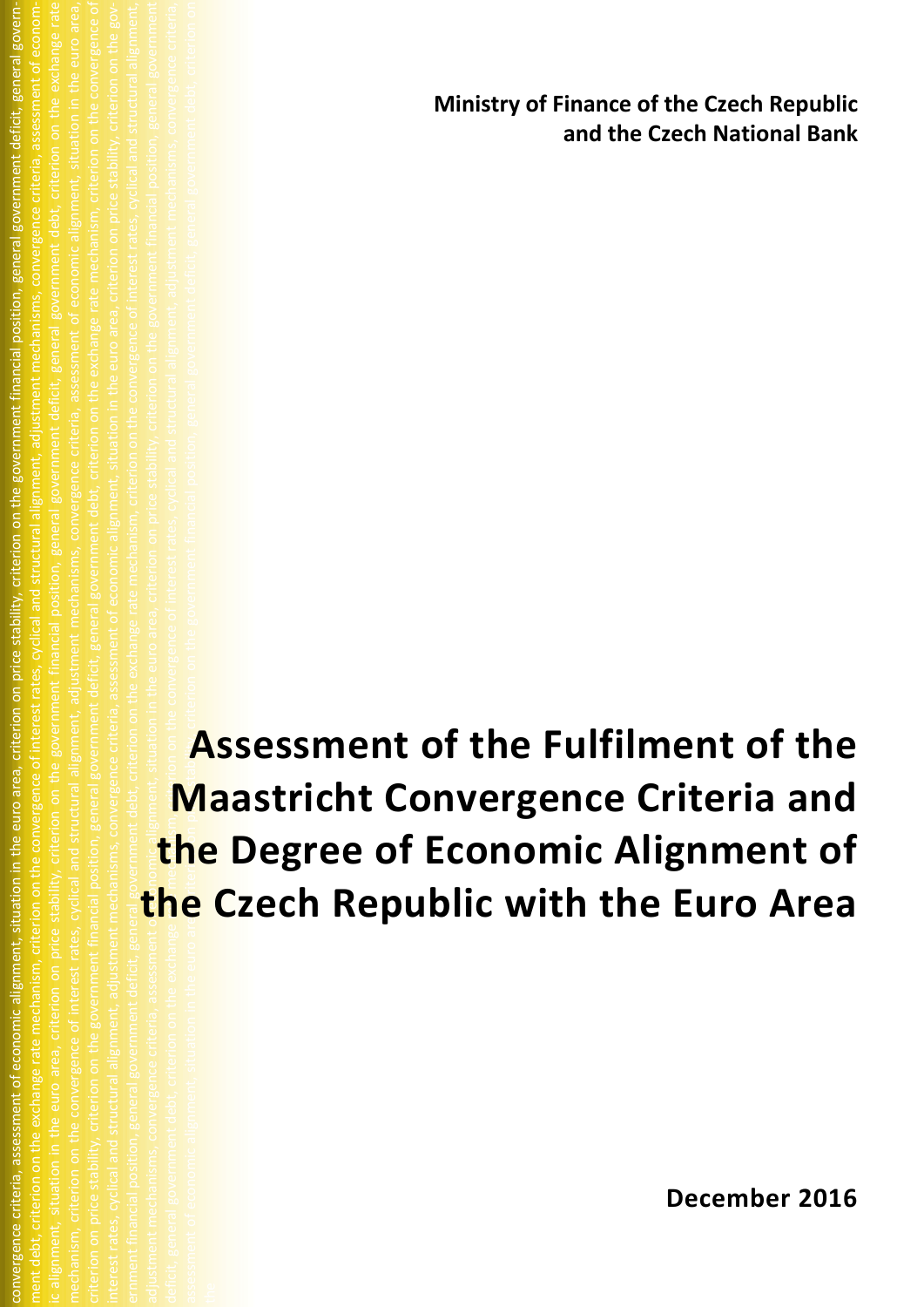**Assessment of the Fulfilment of the Maastricht Convergence Criteria and the Degree of Economic Alignment of the Czech Republic with the Euro Area** December 2016

> Ministry of Finance of the Czech Republic Letenská 15, 118 10 Prague 1

> > Czech National Bank Na Příkopě 28, 115 03 Prague 1

> > > E-mail: informace@mfcr.cz

ISSN 2533-5219

Issued yearly, free of charge

Electronic archive: http://www.mfcr.cz/en/statistics/fulfilment-of-the-maastricht-criteria [http://www.cnb.cz/en/monetary\\_policy/strategic\\_documents/emu\\_accession.html](http://www.cnb.cz/en/monetary_policy/strategic_documents/emu_accession.html)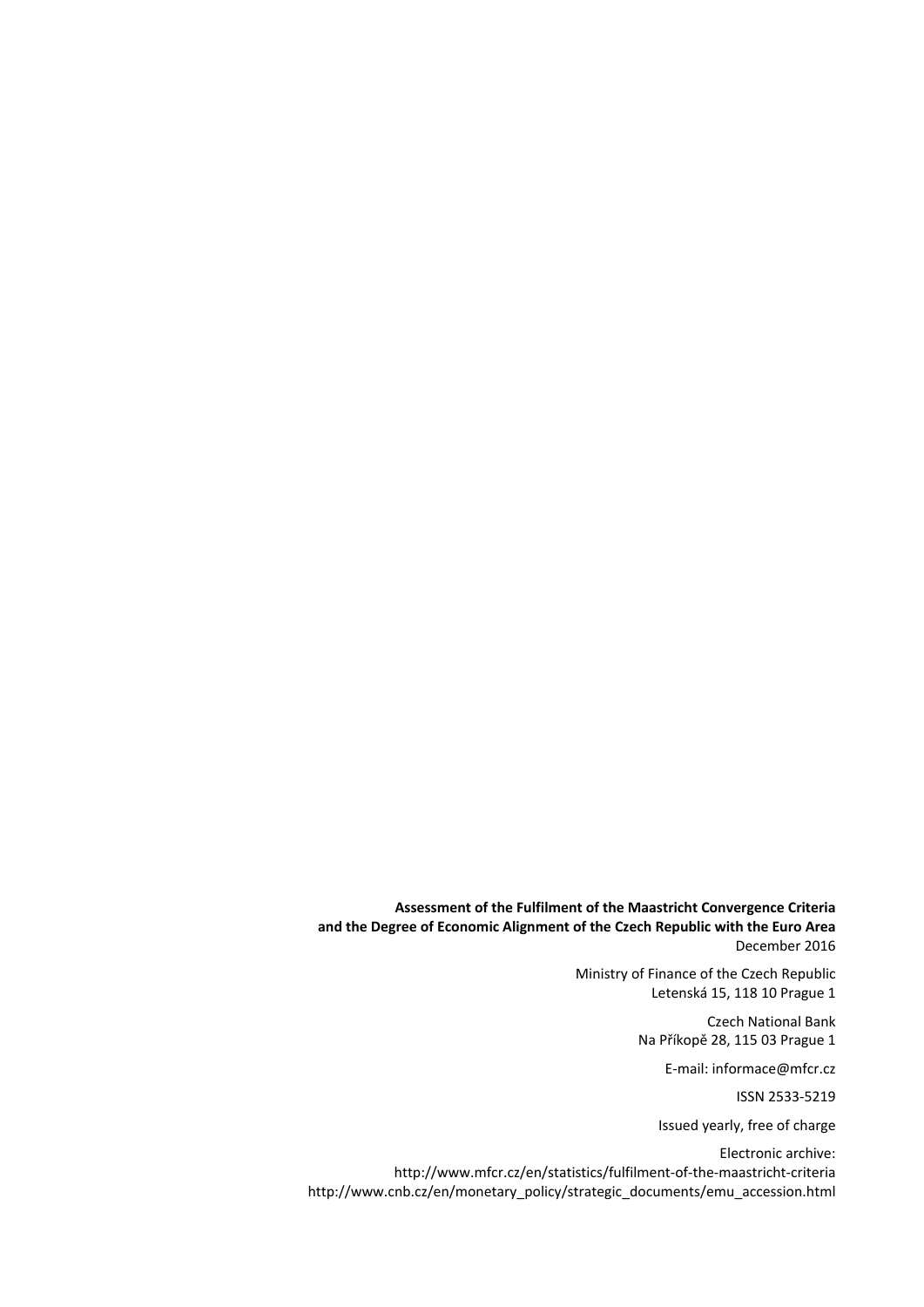**Assessment of the Fulfilment of the Maastricht Convergence Criteria and the Degree of Economic Alignment of the Czech Republic with the Euro Area**

**December 2016**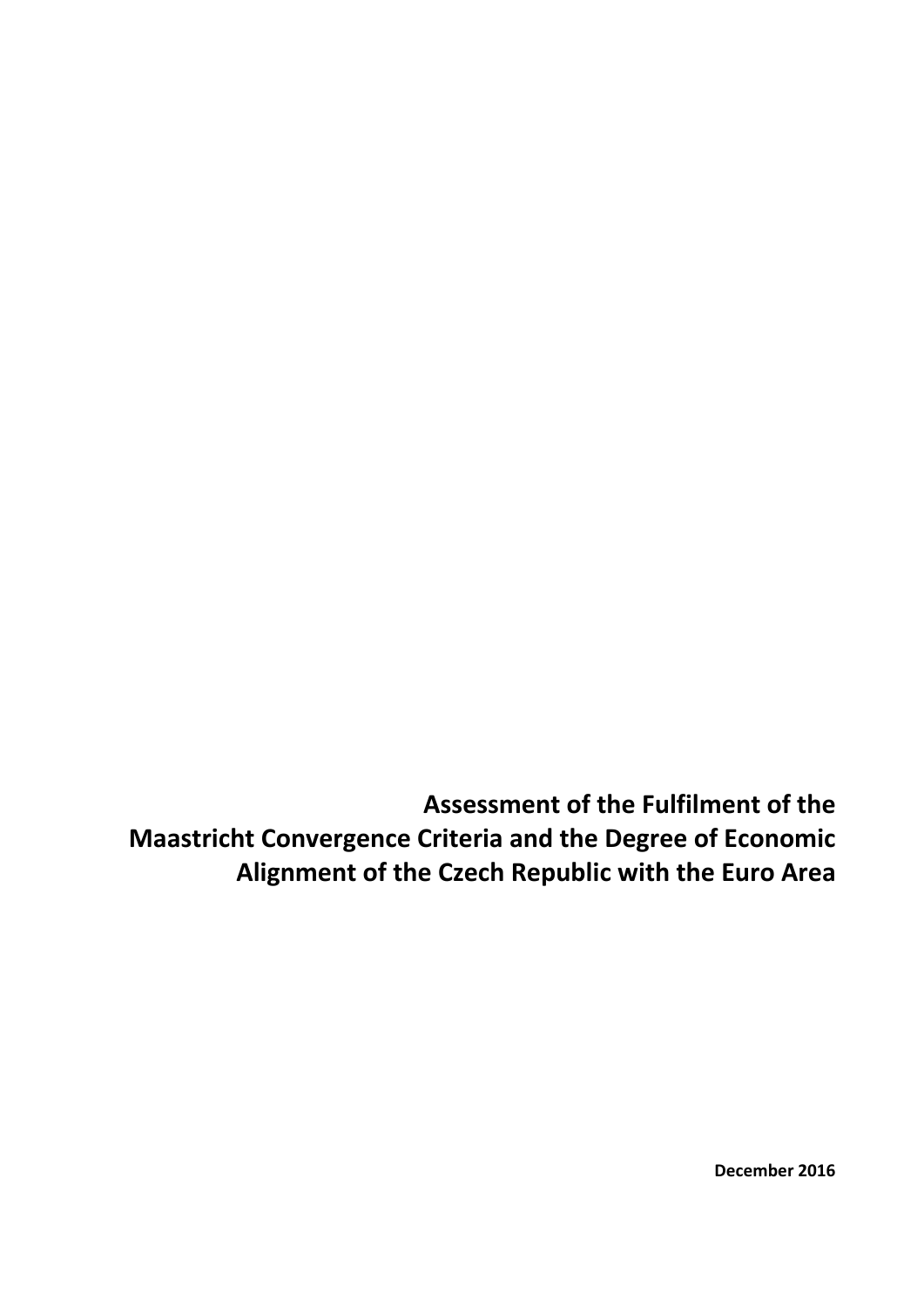# **Contents**

|   | Summary and Recommendations Regarding the Czech Republic's Preparedness for Joining ERM II and the Euro |  |
|---|---------------------------------------------------------------------------------------------------------|--|
|   | 1 Assessment of the Current and Expected Fulfilment of the Maastricht Convergence Criteria  3           |  |
|   |                                                                                                         |  |
|   |                                                                                                         |  |
|   |                                                                                                         |  |
|   |                                                                                                         |  |
|   |                                                                                                         |  |
|   |                                                                                                         |  |
|   |                                                                                                         |  |
| 3 |                                                                                                         |  |
|   |                                                                                                         |  |
|   |                                                                                                         |  |
|   |                                                                                                         |  |
|   |                                                                                                         |  |
|   |                                                                                                         |  |
|   |                                                                                                         |  |
|   |                                                                                                         |  |
|   |                                                                                                         |  |
| В | Appendix - Estimated Financial Costs for the Czech Republic of Hypothetical Euro Area Entry  21         |  |
|   |                                                                                                         |  |

The Assessment of the Fulfilment of the Maastricht Convergence Criteria and the Degree of Economic Alignment of the Czech Republic with the Euro Area provides the Czech Government with a basis for appropriately timing ERM II entry and subsequent adoption of the euro by the Czech Republic. It is available on the Ministry of Finance website at:

## *http://www.mfcr.cz/en/statistics/fulfilment-of-the-maastricht-criteria*

We welcome any relevant suggestions for improving the quality of the publication. Please send any comments to:

*informace@mfcr.cz*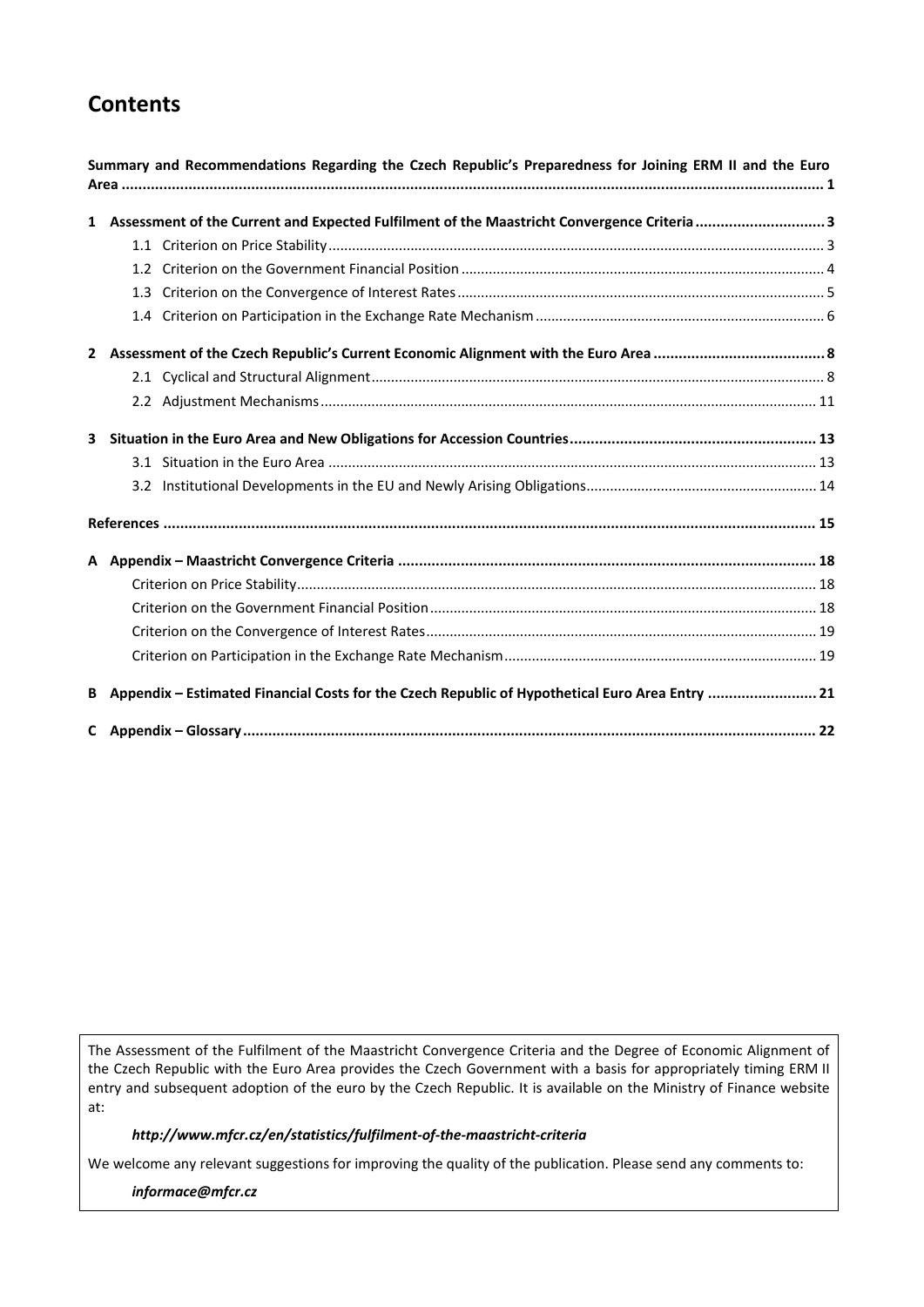# **Tables**

## **Charts**

| Chart 2.4: Shares of exports to the euro area and shares of imports from the euro area in 2016 H1 10 |  |
|------------------------------------------------------------------------------------------------------|--|
|                                                                                                      |  |
|                                                                                                      |  |
|                                                                                                      |  |
|                                                                                                      |  |
|                                                                                                      |  |
|                                                                                                      |  |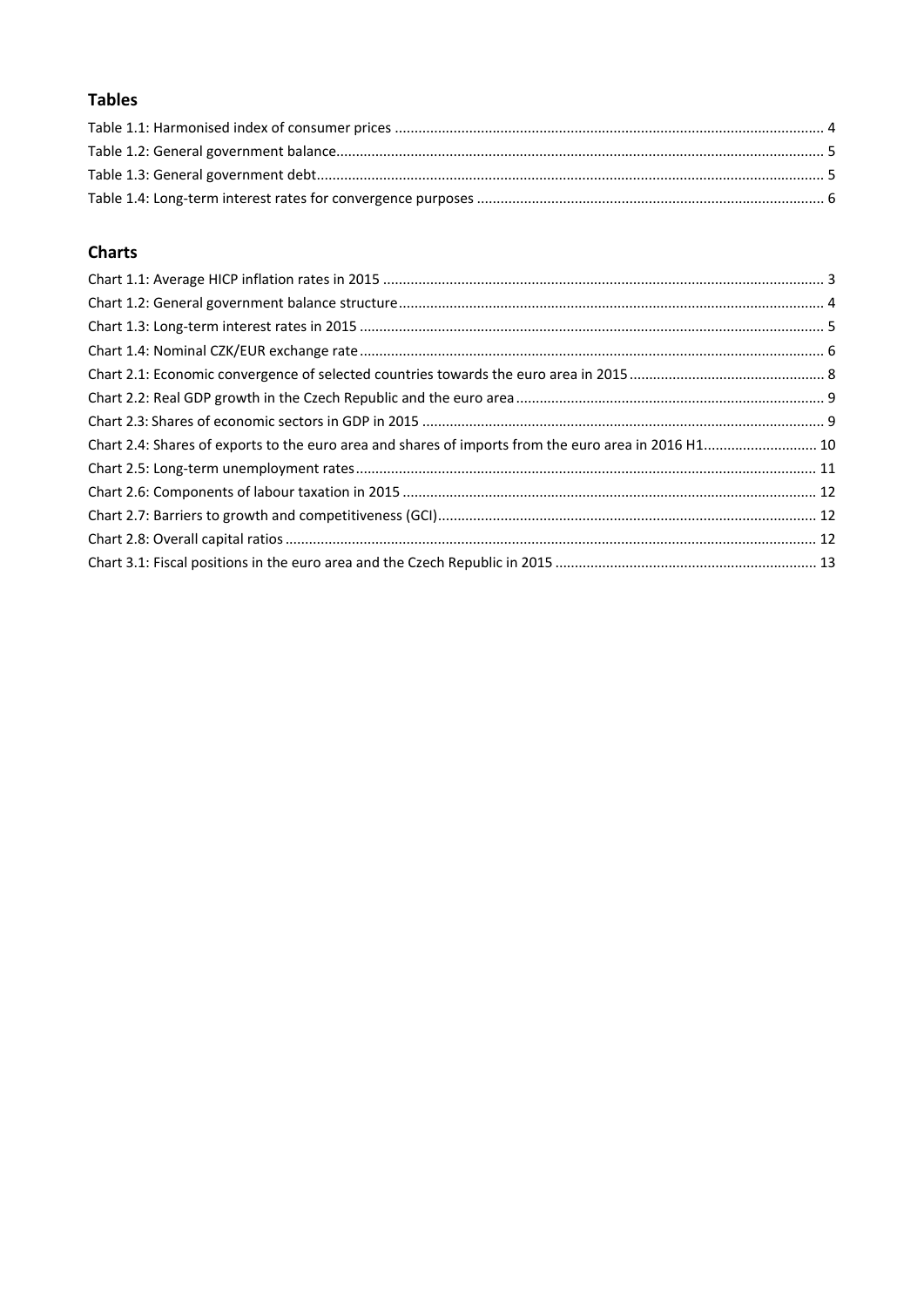## **Abbreviations**

## **Country codes**

AT – Austria, BE – Belgium, BG – Bulgaria, CY – Cyprus, CZ – Czech Republic, DE – Germany, DK – Denmark, EE – Estonia, ES – Spain, FI – Finland, FR – France, GR – Greece, HU – Hungary, IE – Ireland, IT – Italy, LT – Lithuania, LU – Luxembourg, LV – Latvia, MT – Malta, NL – Netherlands, PL – Poland, PT – Portugal, RO – Romania, SE – Sweden, SI – Slovenia, SK – Slovakia, UK – United Kingdom

## **Symbols used in tables**

A dash (–) in place of a number indicates that the phenomenon did not occur.

## **Cut-off dates for data sources**

Macroeconomic data sources pertain to 31 August 2016 and fiscal data to 2 November 2016.

## **Note**

Sum totals published in tables may be subject to inaccuracy in the last decimal place in some cases due to rounding.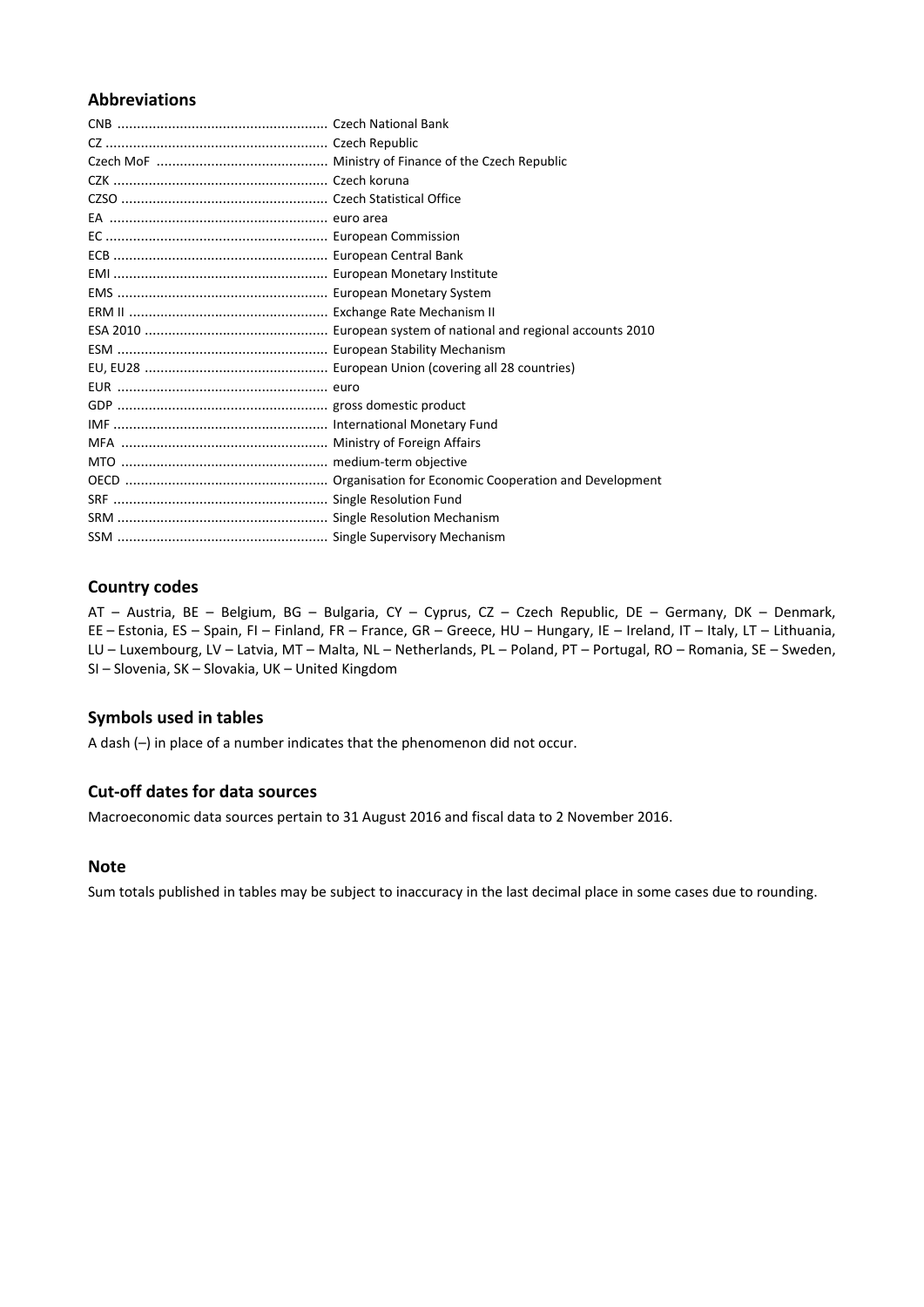# <span id="page-6-0"></span>**Summary and Recommendations Regarding the Czech Republic's Preparedness for Joining ERM II and the Euro Area**

Besides being required to harmonise their legislation with Articles 130 and 131 of the Treaty on the Functioning of the European Union (the Treaty) and the Statute of the European System of Central Banks and the European Central Bank (ECB), EU Member States are required to achieve a high degree of sustainable convergence **in order to join the euro area**.

**The degree of sustainable convergence** is assessed according to the Maastricht convergence criteria, which are set out in Article 140 of the Treaty and detailed in Protocol No. 13 on the Convergence Criteria annexed to the Treaty on the European Union and the Treaty on the Functioning of the European Union. These comprise a criterion on price stability, a criterion on the government financial position, a criterion on the convergence of interest rates and a criterion on participation in the exchange rate mechanism. The Czech Republic undertook to take steps to be prepared to join the euro area as soon as possible by signing the Act concerning the conditions of accession of the Czech Republic to the EU.

**Setting the date for joining the euro area** is within the competence of the Member State concerned and depends on its preparedness. Adopting the euro would entail giving up independent monetary policy and the flexible exchange rate of the koruna as effective stabilising macroeconomic instruments. The crisis of previous years has shown just how useful these instruments are in absorbing economic shocks hitting European economies. The preparedness of the economy to join the euro area must therefore be assessed not only from the perspective of its economic alignment and structural similarity, but also from the point of view of its ability to absorb asymmetric shocks and adjust appropriately to them, for example via effective fiscal policy, a flexible labour market and a sound financial sector, after the loss of independent monetary policy.

**EU countries, and especially euro area countries, continued working towards deeper integration over the past year.** An extensive reform of the rules for fiscal supervision and economic policy coordination has been carried out in order to strengthen the stability of the euro area and increase financial solidarity, and progress has been made in setting up a banking union. The changes in the economic and political framework of the EMU and in the functioning of adjustment mechanisms imply new institutional and financial obligations for countries acceding to the single currency. The convergence of each Member State and the sustainability of that convergence are assessed by the European Commission and the ECB in order to identify any economic policy problems in the areas of fiscal sustainability, competitiveness, financial market stability, economic growth and macroeconomic imbalances.<sup>1</sup>

The Czech Republic is very likely to be compliant with the **criterion on price stability** in 2016, notwithstanding the exceptionally low level of the criterion, reflecting persisting deflation in many EU countries. According to the outlook for inflation, compliance with this criterion is ensured until 2019 with a margin of around 1 pp.

The Czech Republic is also compliant with the **criterion on the government financial position**. It is likely to remain compliant with it by a sufficient margin (more than 2 pp for the deficit and 20 pp for debt) in the medium term. Compliance with the medium-term objective (MTO), which is currently set as a general government structural deficit of no more than 1% of GDP, should ensure that the Maastricht convergence criterion for a deficit of 3% of GDP is not exceeded even in a recession of the usual depth. The MTO might be tightened to 0.5% of GDP once the Czech Republic joins the euro area. Compliance with the MTO is also necessary as regards

public finance sustainability, especially given the longterm costs of population ageing. The Czech Republic is currently compliant with the MTO at its present level and is expected to be compliant over the entire forecast horizon.

The Czech Republic has long been comfortably compliant with the **criterion on the convergence of interest rates** and, according to the outlook, is likely to remain so until 2019 (by a margin of at least 2 pp).

The Czech Republic is formally non-compliant with the **criterion on participation in the exchange rate mechanism**, as it has not joined the mechanism. Assessment of this criterion will only be possible after the Czech Republic joins ERM II and the central rate of the koruna against the euro, against which exchange rate fluctuations would be monitored, has been set.

When deciding on euro area entry, account must also be taken of the **Czech economy**'**s alignment with the euro area and its ability to adjust to possible asymmetric shocks** without its own monetary policy. The characteristics of the Czech economy as regards its economic

 $1$  The assessment is based on the Alert Mechanism Report under the Macroeconomic Imbalance Procedure, where the Czech Republic was not subject to an in-depth review (EC, 2016a).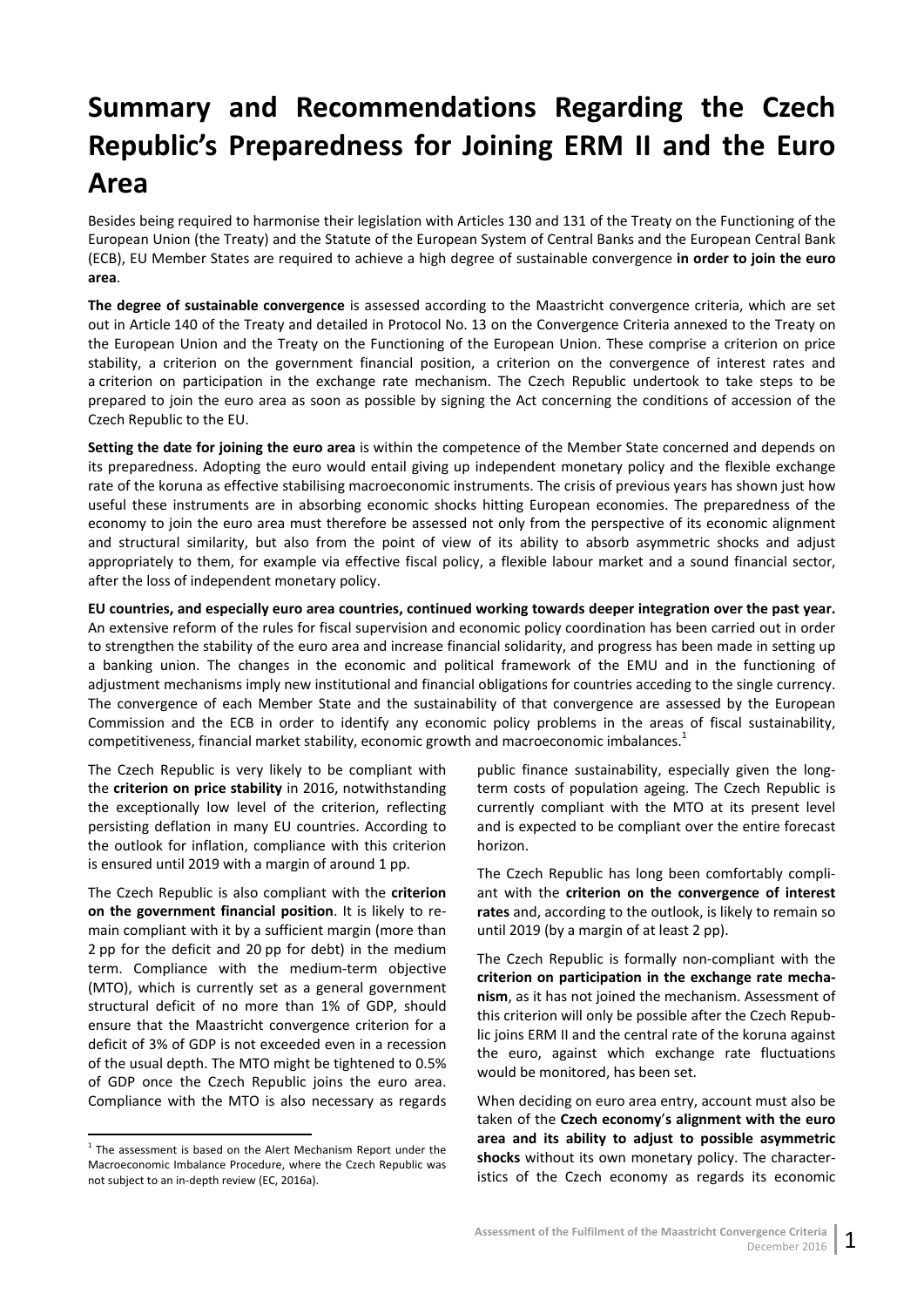preparedness to adopt the euro can be divided into four groups.

The first group consists of **economic indicators that speak in the long run in favour of adopting the euro**. These include the high degree of openness of the Czech economy (the exports-to-GDP ratio is 83%) and its close trade and ownership links with the euro area. These factors provide for the existence of benefits of euro adoption, such as a reduction in transaction costs and the elimination of exchange rate risk. At the same time, strong trade integration reduces the potential costs associated with adopting the single monetary policy and has therefore long been one of the most significant arguments for the Czech Republic joining the euro area. The strong trade links with the euro area are also fostering a high degree of alignment of the Czech business cycle with the euro area. A favourable factor is longterm alignment of inflation and nominal interest rates with the euro area. The Czech banking sector is not a barrier to joining the euro area either. It is stable and resilient to economic shocks, and it ensures that the transmission of monetary policy to the economy is essentially no different to that in the euro area.

The second group contains **areas where convergence was disrupted by the crisis, but where an improvement has been recorded again in the following years.** These include the real economic convergence of the Czech Republic to the euro area, which halted during the crisis but has resumed since 2014. GDP per capita (converted using common purchasing power parity) slightly exceeded 80% of the euro area average for the first time in 2015. However, there remains considerable room for long-term economic convergence. Gradual stabilisation of financial markets and renewal of their alignment with the euro area have also been observed in recent years. An improvement has also been recorded for fiscal policy, where the general government structural deficit decreased markedly in 2010–2015. Compliance with the MTO in previous years is improving the ability of fiscal policy to fulfil its macroeconomic stabilisation role going forward.

The third group consists of **areas where positive trends were disrupted by the global crisis, and a return to the convergence path has yet to occur**. This includes longterm convergence of the price level, whose previous convergence towards the euro area halted in 2009. After euro adoption, the expected gradual renewal of the convergence trend would not be able to take place via appreciation of the exchange rate and would result in a positive inflation differential compared to the euro area average. This would lead to pressure for a further drop in equilibrium real interest rates, potentially to negative levels, which, in turn, could contribute to creating macro-financial imbalances.

The fourth group contains **areas which are showing long-term problems or misalignment and which, more-** **over, are not showing any significant improvement.** This group traditionally includes population ageing, which – not only in the Czech Republic – poses a risk to the sustainability and stabilisation function of public finances. The functioning of the Czech labour market is comparable to that in other EU Member States and has been showing signs of greater flexibility in recent years. However, it still has weak points, in particular relatively high overall labour taxation and relatively low labour mobility. The flexibility of the Czech product market has improved slightly, but is still being hampered by some administrative barriers. Quality of institutions (including enforceability of law), infrastructure and innovation remain weaknesses. Significant differences vis-à-vis the euro area persist in the structure of the Czech economy, which is characterised by a high share of industry and a relatively low share of services. Some differences also remain in the degree of financial intermediation and the structure of financial assets and liabilities of nonfinancial corporations and households. These factors may be a source of asymmetric shocks and cause the single monetary policy to have different effects.

When deciding on the timing of euro area entry, the costs of euro adoption must also be taken into account. The estimated **financial costs** associated with euro area entry that were not known when the Czech Republic joined the EU would mainly include a capital deposit in the European Stability Mechanism of around CZK 51 billion payable within four years (with an additional contingent liability of almost CZK 390 billion) and a transfer of CZK 8.7–20.9 billion in contributions from banks registered in the Czech Republic to the Single Resolution Fund (collected until then in the National Resolution Fund).

**To sum up**, all the Maastricht criteria except for ERM II participation **are likely to be fulfilled** in the medium term. The **preparedness of the Czech Republic itself to adopt the euro** has **improved further** compared to previous years **but still cannot be assessed as sufficient for adopting the single currency**. Similarly, the economic situation in the euro area cannot be assessed as sufficiently stabilised. Economic alignment across euro area economies is still not adequate. Some countries are facing continued deflation. Debt problems remain unresolved in a number of countries and the entire euro area is grappling with low enforceability of the fiscal rules. Another problem affecting the EU and the euro area is the **considerable uncertainty about its future political, economic and institutional set-up**. The result of the Brexit referendum is exacerbating this uncertainty.

**In view of the above facts, the Ministry of Finance and the Czech National Bank**, in line with the Czech Republic's Updated Euro-area Accession Strategy, **recommend that the Czech government should not set a target date for euro area entry for the time being**. This recommendation implies the conclusion that the Czech Republic should not attempt to enter ERM II during 2017.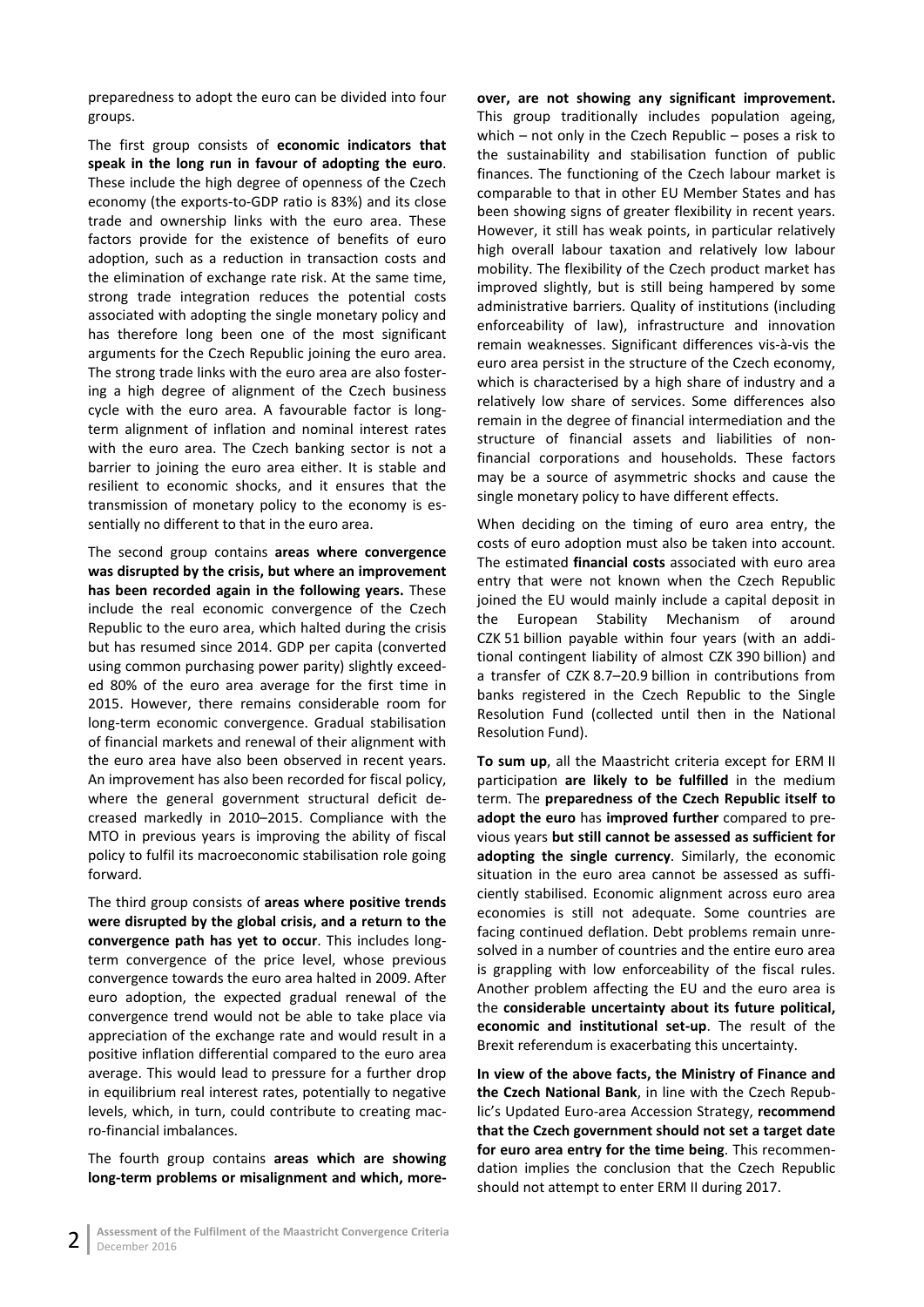# <span id="page-8-0"></span>**1 Assessment of the Current and Expected Fulfilment of the Maastricht Convergence Criteria**

**Four nominal convergence criteria** are assessed upon accession to the euro area: a criterion on price stability, a criterion on the government financial position, a criterion on the convergence of interest rates and a criterion on participation in the exchange rate mechanism. The Czech Republic fulfils the first three criteria by a sufficient margin; it has not joined the exchange rate mechanism yet. The actual assessment of compliance with all the convergence criteria takes place at least two quarters ahead of the changeover date. Precise definitions of all the criteria are given in Appendix A; this section provides a detailed analysis of compliance with the criteria.

# <span id="page-8-1"></span>**1.1 Criterion on Price Stability**

The price stability criterion assesses the rate of consumer inflation, which must not be more than 1.5 pp higher than the average of the three best performing EU countries in terms of price stability.

**The Czech Republic has been compliant with this criterion since 2013.** Owing to a deeply negative output gap, the domestic economy had an anti-inflationary effect in 2013–2014. The average inflation rate was only 0.4% In 2014. This occurred despite the fact that the CNB decided in November 2013 to use the exchange rate as an additional monetary policy instrument in order to maintain price stability in line with its inflation target. The very low inflation was also due to a decline in administered prices, caused mainly by lower electricity prices. The average inflation rate in 2015 was only 0.3%, the second-lowest level in the history of the independent Czech Republic, mainly because of a sharp decline in the price of oil. Czech inflation since 2014 should also be seen in the broader context of very low inflation in the EU, where many countries were even in deflation. In 2015, the Czech Republic was among the EU countries with a higher inflation rate (see Chart 1.1).

<span id="page-8-2"></span>

The inflation forecast for 2016 should be assessed in the same context. The sharp decline in oil prices on global markets and euro area industrial producer prices will keep pushing down domestic inflation. By contrast, domestic demand pressures, reflecting domestic economic growth and a related visible improvement in the labour market situation, including faster wage growth, will continue to foster higher inflation.<sup>2</sup> The price stabil**ity criterion should nonetheless be fulfilled in 2016**, despite a very low foreseen criterion value reflecting continued deflation in many EU countries.

Growing domestic demand and the unwinding of the effects of lower oil prices should foster an upswing in domestic inflation towards the 2% inflation target in the years ahead. The assumed exit from the CNB's exchange rate commitment and a subsequent gradual rise in nominal interest rates will help stabilise inflation close to the target in 2017–2019. The level of the criterion should meanwhile increase, as a recovery in inflation is forecasted across the EU. Consequently, **the criterion should also be fulfilled in 2017–2019 by a sufficient margin**.

Fulfilment of the price stability criterion has long been aided by the CNB's inflation target, which has been set at 2% (for the national consumer price index) since 1 January 2010. The CNB seeks to ensure that actual inflation does not deviate from the target by more than one percentage point. Given the ECB's similar definition of price stability and the inflation targets of the noneuro area EU Member States, this target creates good conditions for future sustainable fulfilment of the price stability criterion.

 $2$  According to the Ministry of Finance's analyses, the Czech economy has had a positive output gap since the start of 2015.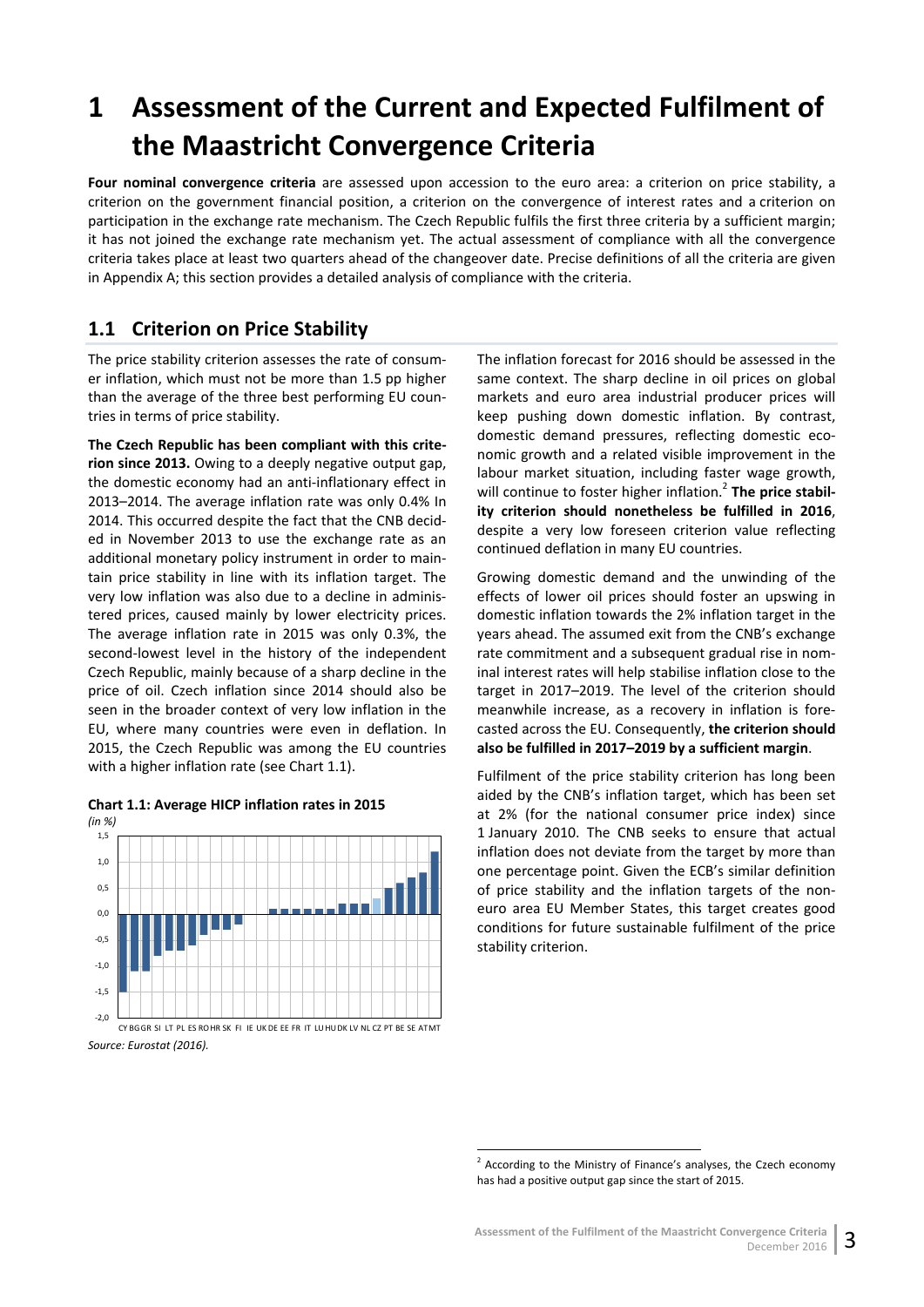#### <span id="page-9-1"></span>**Table 1.1: Harmonised index of consumer prices**

*(average for last 12 months vs. average for previous 12 months as of end of period; growth in %)*

|                                                   | 2013 | 2014   | 2015 | 2016 | 2017 | 2018 | 2019 |
|---------------------------------------------------|------|--------|------|------|------|------|------|
| Average for 3 EU countries with lowest inflation* | 0.3  | $-0.2$ | -0.9 | -0.4 | 0.8  | 1.3  |      |
| Reference value                                   |      |        | 0.6  | 1.1  |      |      |      |
|                                                   |      | 0.4    | 0.3  | J.b  |      |      |      |

*Note: \* More precisely, the three best performing member countries in terms of price stability (see Appendix A). The outlook for 2016–2019 was taken from the Convergence Programmes and Stability Programmes of individual Member States except Greece, which does not submit a stability programme. Owing to the unavailability of average HICP inflation rates, private consumption deflators were used for Germany and Spain and average national CPI inflation rates were used for Austria, Croatia and Slovenia. Greece was excluded from the calculation of the criteria in the assessment of inflation for 2013, Bulgaria, Greece and Cyprus were excluded for 2014, Greece and Cyprus were excluded for 2015 and Cyprus and Romania were excluded for 2016. The approach adopted was thus similar to that used by the European Commission and the ECB in their June 2013, June 2014 and June 2016 Convergence Reports.*

*Source: Eurostat (2016a), Convergence Programmes and Stability Programmes of EU Member States. Czech MoF calculations.*

## <span id="page-9-0"></span>**1.2 Criterion on the Government Financial Position**

The criterion on the government financial position is satisfied only when both components of the fiscal criterion, i.e. a general government deficit of less than 3% of GDP and general government debt of less than 60% of GDP, are fulfilled in a sustainable manner.

#### **1.2.1 General government deficit**

**The excessive deficit procedure against the Czech Republic**, which had been running since 2009, **was abrogated in June 2014**. The general government deficit increased to 1.9% of GDP in 2014 due to a one-off accrual shortfall in excise tax, a sizeable rise in investment and a change in the definition of general government sector under ESA 2010 (in particular the inclusion of the Deposit Insurance Fund, respectively the Financial Market Guarantee System). The general government deficit in 2015 was 0.6% of GDP. It was due to strong economic growth and also to government measures.

**The Ministry of Finance expects a general government deficit of 0.2% of GDP for 2016.** On the revenue side, VAT revenues and excise tax on tobacco and fuels should rise compared to 2015. Conversely, income from EU funds is expected to fall due to the end of the previous 2007–2013 programming period. This is also reflected in a decline in government investment on the expenditure side. There is also a slight decrease in interest expenditure paid on general government debt.

According to current estimates by **the Czech Ministry of Finance, the general government balance should continue to improve over the years of the outlook, reaching 0.5% of GDP in 2019**. Based on this outlook, this part of the public finance criterion is expected to be fulfilled in the future as well. As regards the smooth functioning of the Czech economy (see also section 2.2), **it is also necessary to endeavour to meet the medium-term budgetary objective (MTO) of achieving a structural general government deficit of no more than 1.0% of GDP**. The Czech Republic is currently compliant with the MTO and is expected to remain so. Chart 1.2 captures the structural components of the general government balance using the OECD method, which is also used in modified form by the European Commission, and using the alternative ECB method (for details see Appendix C).

#### <span id="page-9-2"></span>**Chart 1.2: General government balance structure**

*(in % of GDP; output gap in % of potential output)*



*Note: The structural balance is calculated using the OECD and ECB methods. The 2016 data are a Czech MoF estimate. Source: CZSO (2016). Czech MoF calculations.* 2007 2008 2009 2010 2011 2012 2013 2014 2015 2016

Using the OECD method, the Ministry of Finance estimates the structural deficit at 0.4% of GDP in 2016, 0.6% of GDP in 2017, 0,3% of GDP in 2018 and 0.0% of GDP in 2019.

Based on the ECB method, the Ministry of Finance estimates the structural deficit at 0.1% of GDP in 2016 and 0.4% of GDP in 2017, 0.0% of GDP in 2018 and structural surplus at 0.3% of GDP in 2019. The government's plans thus focus on fulfilling the MTO throughout the outlook period.

The MTO for the structural deficit may be tightened to no more than 0.5% of GDP when the Czech Republic joins the euro area (under the Treaty on Stability, Coordination and Governance in the Economic and Monetary Union). For parties to the Treaty, the structural deficit limit of 1.0% of GDP only applies if the government debt ratio is significantly below 60% of GDP and risks to longterm fiscal sustainability are low.

#### **1.2.2 General government debt**

Given its low initial level of government debt, **the Czech Republic has had no problem fulfilling this item of the criterion**. The debt surged in 2009–2012 from less than 30% of GDP to around 45% of GDP in 2013 owing to the global financial and economic crisis. Since then, however, the government debt-to-GDP ratio has been falling markedly. This is being aided by gradual release of the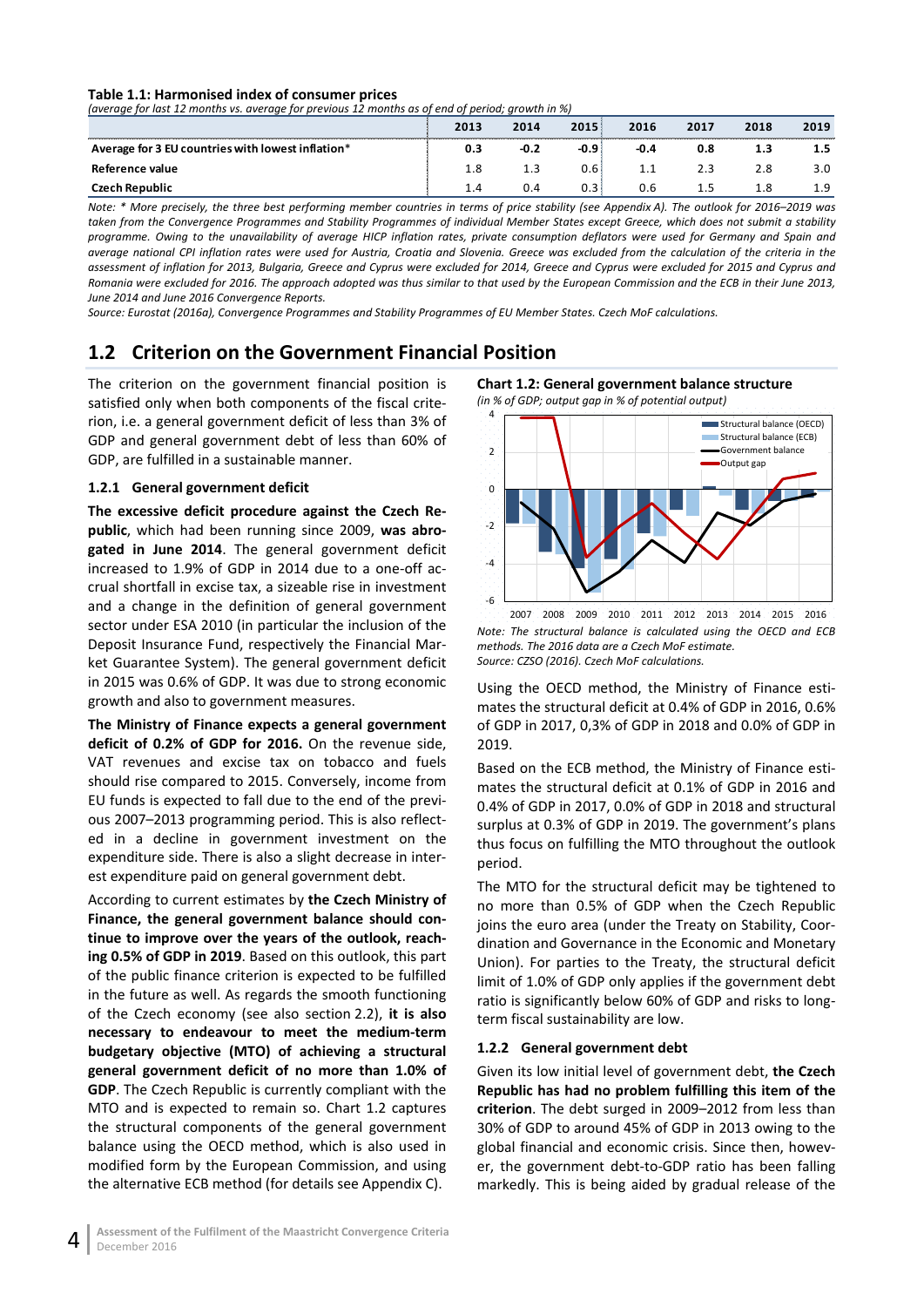budget deficit financing reserve and more efficient management of assets on the Single Treasury Account. Renewed economic growth since 2014 and a decline in debt servicing costs are also major factors.

Given the current fiscal policy settings and forecasted economic growth, **the debt-to-GDP ratio should continue to decline gradually, reaching around 37% of GDP in 2019**. It should be thus well below the reference debt level defined in the Maastricht convergence criteria. The total general government debt is lower than the EU average. However, the margin of fulfilment of the debt criterion shrank following the outbreak of the crisis. The recession also showed that without a sufficient margin the Maastricht limit could be reached quickly.

**The adverse fiscal effects of population ageing pose the main risk to the long-term development of general government finance.** Quite significant measures were taken in previous years in the area of public pensions (changes to the current pay-as-you-go system). The latest Ageing Report (EC, 2015) is thus more optimistic for the Czech Republic, with the projection indicating broad sustainability. However, some measures have been taken recently which worsen the financial sustainability of the public pensions system.<sup>3</sup> However, risks also stem from other areas of long-term expenditure, specifically from the configuration and functioning of the health and long-term care systems.

#### <span id="page-10-1"></span>**Table 1.2: General government balance**

| . <del>. .</del> . |        |      |        |           |      |      |      |
|--------------------|--------|------|--------|-----------|------|------|------|
|                    | 2013   | 2014 | 2015   | 2016      | 2017 | 2018 | 2019 |
| Reference value    | -3.U   | - -  | $-3.0$ | -5<br>9.U | -3.U | --   | -3   |
| Czech Republic     | -<br>. | - 1  | .u.u   | $-U.L$    | -∪.∠ |      | ∪.∟  |
|                    |        |      |        |           |      |      |      |

*Source: CZSO, Czech MoF*

*(in % of GDP)*

*(in % of GDP)*

 $\overline{a}$ 

#### <span id="page-10-2"></span>**Table 1.3: General government debt**

|                 | 2013 | 2014 | 2015 | 2016 | 2017 | 2018 | 2019 |
|-----------------|------|------|------|------|------|------|------|
| Reference value | 60.0 | 60.0 | 60.0 | 60.0 | 60.0 | 60.0 | 60.0 |
| Czech Republic  | 44.9 | 42.2 | 40.3 | 38.6 | 38.5 | 38.0 | 37.1 |

*Source: CZSO, Czech MoF*

## <span id="page-10-0"></span>**1.3 Criterion on the Convergence of Interest Rates**

This criterion states that long-term interest rates, defined as yields on bonds with a residual maturity of 10 years, must not be more than 2 pp higher than the average in the three best performing EU states in terms of price stability.

<span id="page-10-3"></span>

Annual average long-term interest rates in the Czech Republic have been below 1% practically since the end of 2014. **The Czech Republic thus constantly fulfilled the interest rate criterion by a considerable margin in the period under review.**

Fiscal stability and credibility are reflected in the Czech Republic's constantly high sovereign rating and in smooth subscription of government bonds. In an environment of subdued inflation and unprecedentedly low interest rates throughout the EU, this is fostering low Czech government bond yields. Based on developments to date and on the construction of this criterion, it can be assumed that **the Czech Republic should stay compliant with this criterion in the period ahead**. This is conditional on maintaining financial market confidence in sound macroeconomic developments and the sustainability of Czech public finance, which, given the current and expected situation, should not be a problem.

<sup>&</sup>lt;sup>3</sup> A retirement age ceiling of 65 years has been established (in combination with a revision mechanism for periodically testing that ceiling) and the government can now increase old-age pensions by up to 2.7% on average if such growth is not achieved by applying the indexation equation.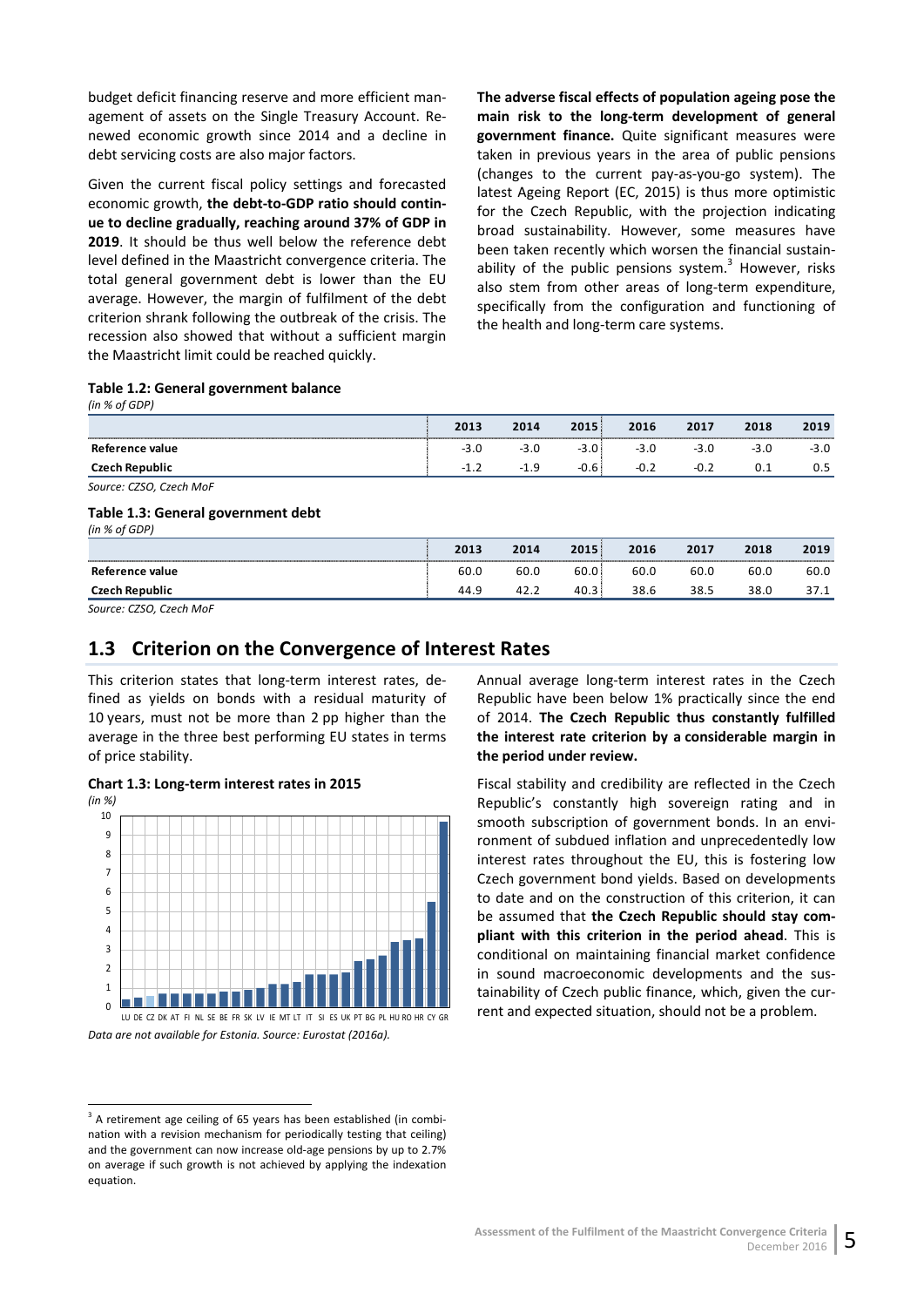#### <span id="page-11-1"></span>**Table 1.4: Long-term interest rates for convergence purposes**

*(12-month average; in %)*

|                                                   | 2013          | 2014 | 2015          | 2016 | 2017         | 2018 | 2019 |
|---------------------------------------------------|---------------|------|---------------|------|--------------|------|------|
| Average for 3 EU countries with lowest inflation* | 4.4           | 1.8  | $1.8^{\circ}$ | 1.9  | 4.1          | 2.3  | 1.8  |
| Reference value                                   | 6.4           | 3.8  | 3.8           | 3.9  | b.1          | د.4  |      |
| Czech Republic                                    | $\mathcal{P}$ | 1.6  | 0.6           |      | . . <u>.</u> |      |      |

*Note: \* More precisely, the three best performing countries in terms of price stability (see Appendix A). The outlook for long-term interest rates in 2016–2019 was taken from the Convergence Programmes and Stability Programmes. Owing to the unavailability of data for some reference countries, the criterion was partly calculated by fixing the current real interest rates and adding the inflation outlooks for those countries. Source: Eurostat (2016b), Convergence Programmes and Stability Programmes of EU Member States. Czech MoF calculations.*

# <span id="page-11-0"></span>**1.4 Criterion on Participation in the Exchange Rate Mechanism**

The admission of an EU Member State into the euro area is conditional on a successful, at least two-year stay of the national currency in ERM II. The exchange rate is expected to move within the fluctuation band of ±15% without devaluation of the central rate and excessive pressures on the exchange rate. **Formal fulfilment of the criterion on exchange rate stability will only be possible after the Czech Republic joins ERM II**, so the assessment of its fulfilment can be made only at an analytical level.

For these purposes, the hypothetical CZK/EUR central parity is set as the average exchange rate in 2014 Q1, i.e. the quarter preceding hypothetical ERM II entry at the start of 2014 Q2, which would have allowed euro adoption on 1 January 2017. With the aid of this parity it is theoretically possible to monitor whether the Czech Republic would have fulfilled the exchange rate stability criterion in the given time period.

Chart 1.4 shows that **the exchange rate fluctuated closely around the hypothetical central parity in the period under review and did not leave the ±15% band**. This was naturally due to the fact that in the period under review, the CNB used the exchange rate as an instrument for further easing monetary policy after the zero lower bound on interest rates had been reached.

The koruna weakened sharply to close to CZK 27 to the euro after the exchange rate commitment was announced (in November 2013). The exchange rate then stabilised for some time at close to CZK 27.5 to the euro without further foreign exchange interventions.<sup>4</sup> In 2015 Q2, the koruna's exchange rate started to appreciate towards CZK 27 to the euro due to favourable economic growth. Despite continued appreciation pressures, the CNB maintained it just above this level in the following period using further interventions. The foreign exchange commitment will apply until conditions

are created for sustainable fulfilment of the inflation target at 2%. **The return to conventional monetary policy should not imply a sharp appreciation of the exchange rate** to the slightly overvalued level recorded before the CNB started intervening, among other things because the weaker exchange rate of the koruna is in the meantime passing through to the price level and other nominal variables.<sup>5</sup> Any subsequent exchange rate appreciation in the longer run owing to the renewal of real convergence should not be inconsistent with fulfilment of the exchange rate criterion, as the assessment of this criterion has historically been more lenient on the appreciation side and shifts of the central parity towards a stronger rate have commonly been tolerated.

<span id="page-11-2"></span>**Chart 1.4: Nominal CZK/EUR exchange rate**



*Note: The hypothetical central parity is simulated by the average exchange rate for 2014 Q1. Data up to 31 August 2016. Source: CNB (2016a). Czech MoF calculations.*

The length of stay of an EU Member State in ERM II is set by the Treaty at a minimum of two years before the assessment of preparedness to adopt the euro. The Czech Republic's September 2003 Euro-area Accession Strategy and its August 2007 update state that **the Gov-**

 <sup>4</sup> The CNB regards the commitment as asymmetric, i.e. one-sided in the sense that it will not allow the koruna to appreciate to levels it would no longer be possible to interpret as "close to 27 CZK/EUR". On the stronger side of the 27 CZK/EUR level, the CNB is preventing the koruna from appreciating further by intervening on the foreign exchange market, i.e. by selling koruna and buying euro. On the weaker side of the 27 CZK/EUR level, the CNB is allowing the koruna exchange rate to float.

 $5$  The slight undervaluation of the real exchange rate compared to its equilibrium level which occurred after the nominal depreciation of the currency at the end of 2013 was partly reversed by the subsequent evolution of the price levels in the Czech Republic and the euro area, as the cumulative inflation differential exceeded 1%. Any exchange rate appreciation following the discontinuation of the exchange rate commitment will also be dampened by hedging of exchange rate risk by exporters during the existence of the commitment, by the closing of koruna positions by financial investors, and by possible CNB interventions to mitigate exchange rate volatility.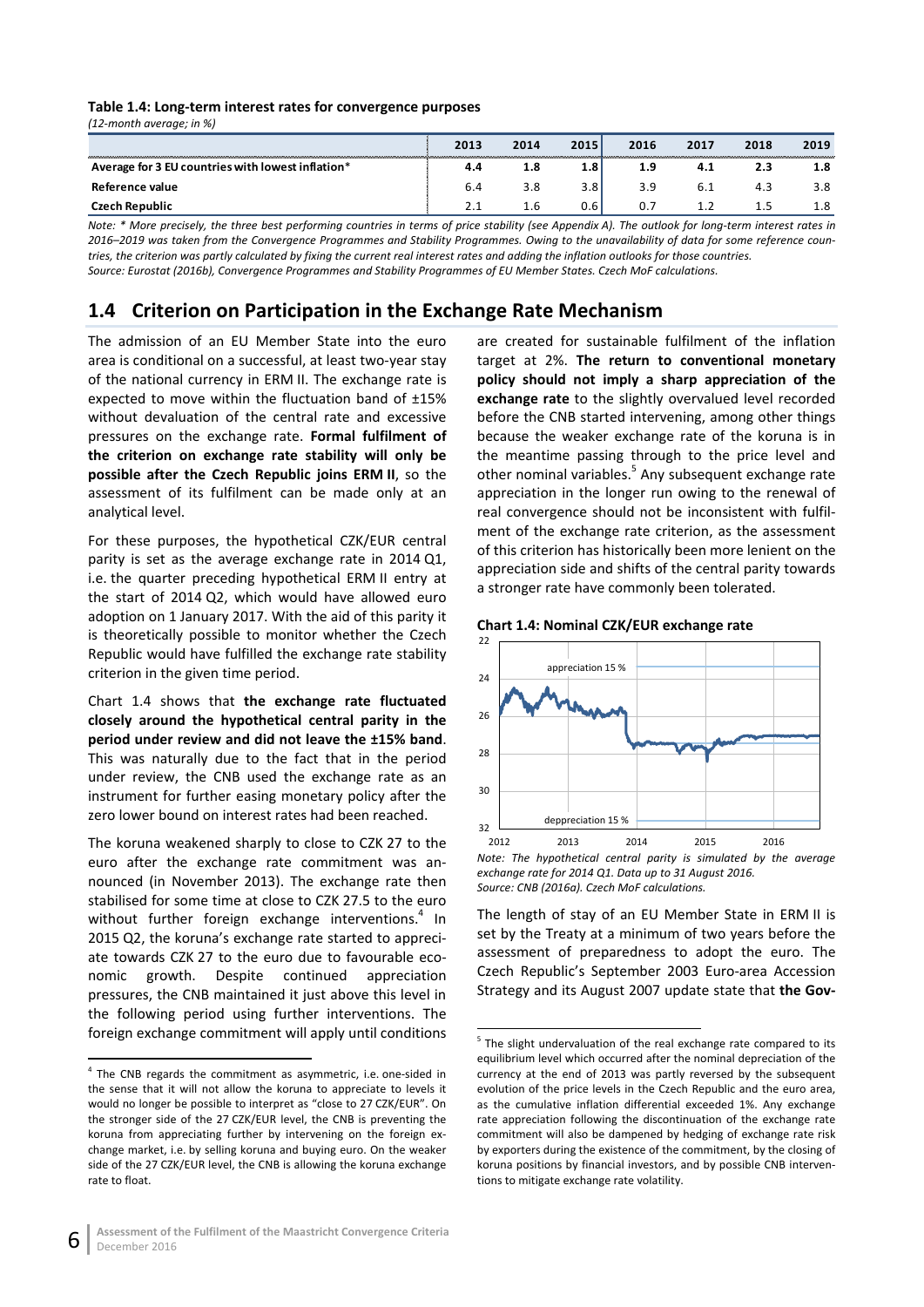#### **ernment and the CNB agree on staying in ERM II for the**

**minimum required period only**. This implies that the Czech Republic should enter the ERM II only after it has achieved a high degree of economic alignment and after conditions have been established which enable it to introduce the euro shortly after the assessment of the exchange rate criterion. In addition, the Czech Republic should enter ERM II amid a stable situation in the domestic economy and stable global financial markets.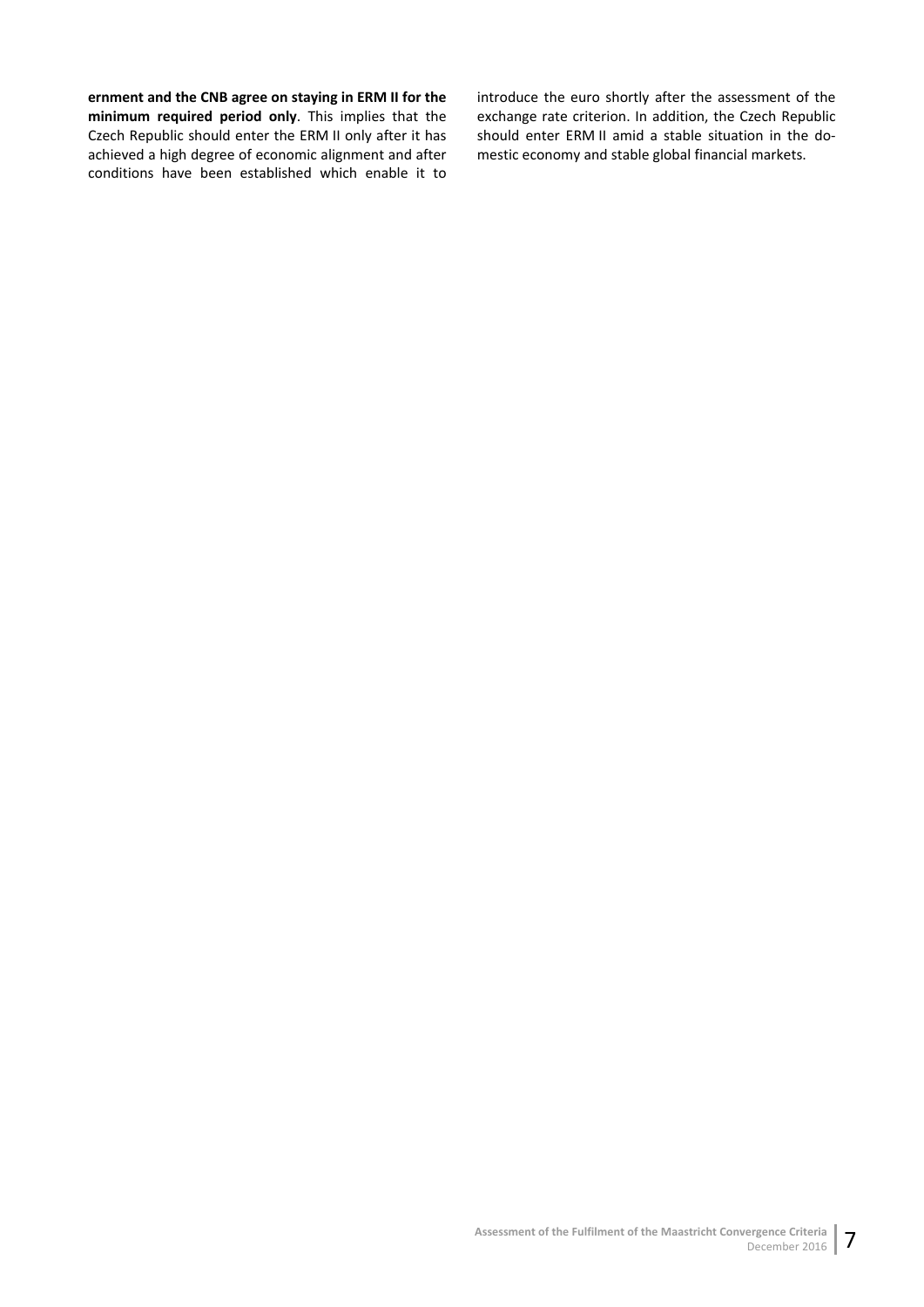# <span id="page-13-0"></span>**2 Assessment of the Czech Republic's Current Economic Alignment with the Euro Area**

The Czech Republic's future entry into the euro area ensues from the commitments associated with EU membership. Adoption of the single European currency should lead to the elimination of exchange rate risk in relation to the euro area and to a related reduction in the costs of foreign trade and investment. This should further increase the **benefits** accruing to the Czech Republic from its intense involvement in international economic relations.

Besides the aforementioned benefits, however, adoption of the euro will simultaneously imply **costs and risks arising from the loss of independent monetary policy and exchange rate flexibility** vis-à-vis major trading partners. The crisis of recent years proved the usefulness of these effective adjustment mechanisms.

**The analyses are divided into two basic groups**.<sup>6</sup> The section entitled "Cyclical and Structural Alignment" indicates the size of the risk of economic developments being different in the Czech Republic compared to the euro area and hence the risk of the single monetary policy being inappropriate for the Czech economy. The section entitled "Adjustment Mechanisms" answers the question of to what extent the Czech economy is capable of absorbing the impacts of potential asymmetric shocks using its own adjustment mechanisms. The basic theoretical starting point for the underlying analyses is the theory of optimum currency areas. These analyses are aimed at assessing the evolution of the alignment indicators over time and in comparison with selected countries.

# <span id="page-13-1"></span>**2.1 Cyclical and Structural Alignment**

A high degree of alignment of the Czech economy with the euro area economy is a necessary condition for the euro adoption costs arising from the loss of the Czech Republic's own monetary policy to be relatively small.

The **degree of real economic convergence** is an important indicator of the Czech economy's similarity to the euro area. The Czech economy was converging towards the euro area in real terms until 2008, when this trend was halted by the financial and subsequently economic crisis. It resumed in 2013, and in 2015 the level of Czech economic activity slightly exceeded 80% of the euro area average for the first time. The price level relative to the euro area remains below the historical high reached in 2008 (71.1%; in 2015 it was 63%). Its post-2008 drop initially corrected the excessive appreciation of the koruna recorded in the pre-crisis period and in 2013–2014 reflected the weakening of the koruna due to the CNB's use of the exchange rate as an additional instrument for easing the monetary conditions. The wage level in the Czech Republic in 2015 was just under 37% of the euro area average when converted using the exchange rate and about 59% when converted using purchasing power parity. Looking to the future, it can be expected that the renewed convergence of economic activity will be again accompanied by further price and wage catch-up with the advanced euro area countries. Renewed equilibrium real appreciation of the koruna against the euro can thus be expected, albeit probably at a lower pace than before the crisis. This is likely to

take place partly via a slightly positive inflation differential vis-à-vis the euro area average. Euro adoption within the next five years would further increase the inflation differential and could lead to inflation rising noticeably above the current 2% target. This would result in lower real interest rates compared to the euro area average and related risks to macro-financial equilibrium.

<span id="page-13-2"></span>



*Source: Eurostat (2016). CNB calculations.*

Sufficient **cyclical alignment of economic activity** increases the likelihood that the single monetary policy in the monetary union will be appropriately configured from the perspective of the Czech economy. The analyses indicate a sustained high degree of alignment of the Czech Republic with the euro area in terms of overall economic activity, even when adjusted for the strong common external shock in the form of the global financial and economic crisis.

 <sup>6</sup> These analyses are presented in detail in a document entitled *Analyses of the Czech Republic's Current Economic Alignment with the Euro Area in 2016*, which was prepared by the CNB and will be published on its website. The above document compares developments in the Czech Republic with those in Austria, Germany, Portugal, Hungary, Poland, Slovenia and Slovakia (the "countries under comparison").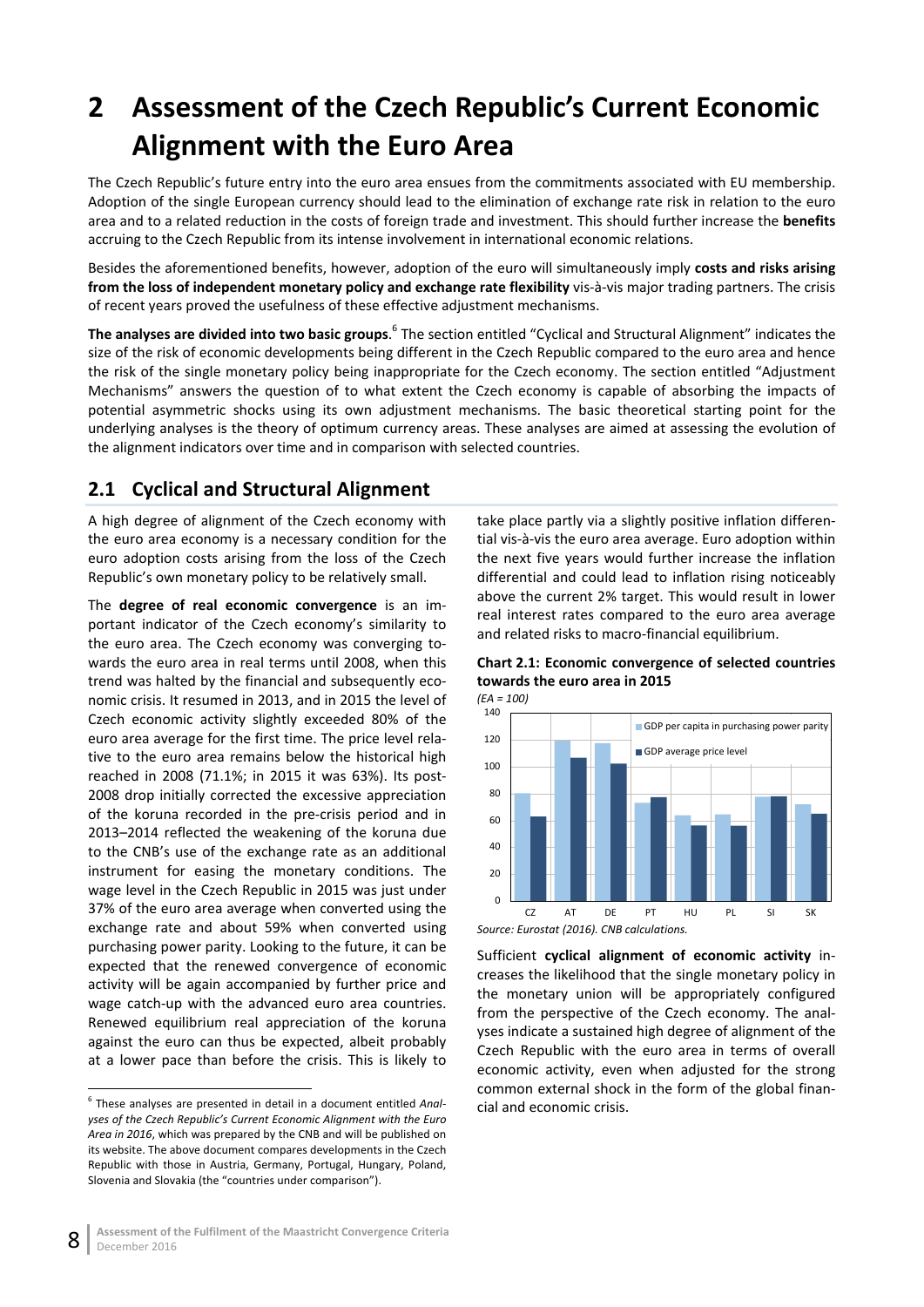#### <span id="page-14-0"></span>**Chart 2.2: Real GDP growth in the Czech Republic and the euro area**

—ا 6-<br>2006 -4 -2 0 2 4 6 8 EA <u>C</u>Z

*(year-on-year, seasonally adjusted, in %)*

*Source: Eurostat (2016). CNB calculations.* 2006 2007 2008 2009 2010 2011 2012 2013 2014 2015 2016

The alignment of the **cyclical component of unemployment**, defined as the difference between the actual unemployment rate and its estimated equilibrium level, is also relatively high in the case of the Czech Republic. In this respect, the single monetary policy of the euro area would therefore not necessarily imply increased costs for the Czech economy.

Similarity of the **structure of economic activity** with the euro area should reduce the risk of asymmetric economic shocks. The differences in the structure of the Czech economy compared to that of the euro area, consisting in a higher share of industry and a lower share of services, are not decreasing. For the Czech Republic, this may mean a higher risk of asymmetric shocks to which the potential single monetary policy will not be able to respond in full. Structural misalignment may thus pose a risk as regards adopting the single currency.

<span id="page-14-1"></span>



*Note: The sectors are broken down by NACE classification: A: agriculture, forestry and fishing; B–F: industry and construction; G–L: services (trade, transport, ICT, financial intermediation, real estate services); M–U: other services.*

*Source: Eurostat (2016). CNB calculations.*

Fast convergence of **nominal interest rates** in connection with joining the euro area acted as an asymmetric shock in some countries in the past, generating macroeconomic imbalances and risks to financial stability. Smooth euro area entry should therefore be preceded by nominal interest rate convergence, which should be gradual and based on fundamentals. The difference

between Czech and euro area market interest rates has long been very small due to sustained low and stable inflation. It did not increase significantly even during the financial turbulence episode in 2009 or during the euro area debt crisis in 2012. Consequently, there is no risk of euro adoption leading to a rapid fall in nominal rates and related emergence of macroeconomic imbalances. This also indicates that financial markets view the Czech Republic's government debt situation as sustainable.

The **exchange rate** of the koruna against the euro and dollar, as well as its volatility, has been fundamentally affected since November 2013 by the CNB's use of the exchange rate as an additional instrument for easing monetary policy. Following the announcement of the exchange rate commitment, the exchange rate stabilised just above CZK 27 to the euro. This led to an increase in the correlation between the exchange rate of the koruna against the dollar and that of the euro against the dollar. Even in the previous period, however, this correlation was the highest and most stable by comparison with the currencies of the Central European region. The **volatility of the exchange rate** of the koruna against the euro has been relatively low and stable (except during the crisis), which is a favourable factor for euro adoption. At the same time, the relatively high volatility immediately before the crisis and after its onset largely reflects desirable dampening of the impacts of economic shocks on the Czech Republic via the exchange rate.

The Czech economy's strong **trade and ownership links** with the euro area increase the benefits of eliminating potential fluctuations in the exchange rate and reducing transaction costs. The euro area is the destination for about 65% of Czech exports, the highest level among the countries under comparison, and the source of about 60% of Czech imports. The share of intra-industry trade is relatively high as well. The ownership linkages in the Czech economy, as measured by the ratio of foreign direct investment from the euro area to GDP, are the highest among the countries under comparison. The ownership linkages in the other direction (i.e. investment in the euro area) in the Czech Republic are the highest among the new Member States, but are still low relative to the old EU Member States.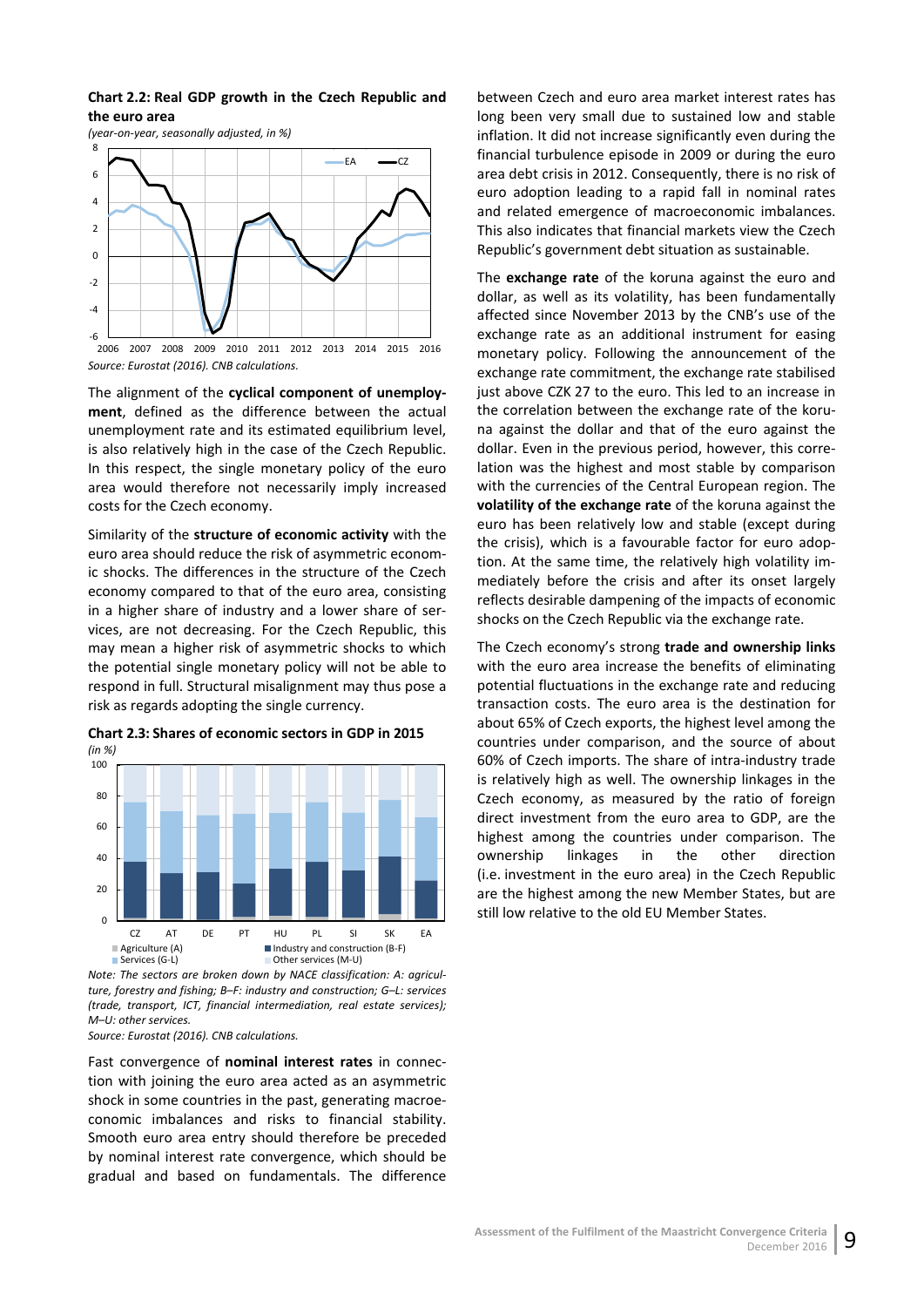<span id="page-15-0"></span>**Chart 2.4: Shares of exports to the euro area and shares of imports from the euro area in 2016 H1** *(in % of total exports and imports)*



The **financial sector** in the Czech Republic is still significantly smaller than that in the euro area, and this difference increased further in 2015. The depth of financial intermediation in the Czech Republic, as measured by the ratio of financial institutions' assets to GDP, is less than half of that in Germany and only one-third of that in the euro area. However, the depth of financial intermediation in the euro area should not be regarded as a target, as the financial crisis highlighted the risk of having an excessively large financial sector. The shallower financial intermediation in the Czech Republic is mostly due to lower private sector debt. Nevertheless, gradual deleveraging of the private sector is taking place in the euro area (from 160% of GDP in 2011 to 139% of GDP in 2015), while the debt ratio is increasing slightly in the Czech Republic (from 58% of GDP to 59% of GDP in the same period).

The **structure of the financial assets and liabilities of Czech non-financial corporations and households** is similar overall to that of euro area entities, but still shows some differences, which could contribute to the single monetary policy having different impacts. Compared to advanced euro area countries, loans have a lower weight in the net debtor position of Czech corporations, while the weight of shares and other equity is higher due to a far lower proportion of shares in financial assets (a lower rate of corporate investment in other non-financial corporations). The net debtor position of Czech corporations fell between 2008 and 2016, mainly reflecting subdued growth in liabilities and faster growth in financial assets. Corporations in the Czech Republic have the highest levels of highly liquid assets as a percentage of GDP relative to the other countries under comparison. Due to higher issuance of securities in previous years, the ratio of liabilities in the form of securities to GDP is almost comparable with that in the euro area. The net creditor position of Czech households is about half that in the euro area. Moreover, as in the case of corporations, there are persisting differences in structure. On the liability side, the debt ratio of Czech households is half that in the euro area. On the asset side, there persists  $-$  despite slight convergence  $-$  an

inverse ratio of the liquid to the investment component of household portfolios, with the liquid component dominating in the Czech Republic and the investment component dominating in the euro area.

A similar function of the interest rate channel of **monetary policy transmission** across the countries of the monetary union is a prerequisite for successful functioning of the single monetary policy. The effect of monetary policy rates on client rates in the Czech Republic does not differ greatly from that in the euro area. Rate transmission is fast, more than half of it taking place within one month. The global financial crisis led to a temporary weakening, or slowdown, of the transmission of monetary policy rates in the Czech economy as a result of an increase in client risk premia. This, however, is a traditional sign of cyclicality associated with a tightening of credit conditions. The spread between rates on new loans to non-financial corporations and the monetary policy rate in the Czech Republic is comparable to that in the euro area. However, its components, expressing various aspects of financial risk differ, due mainly to persisting problems in some euro area countries. The structure of interest rate fixations on new loans to non-financial corporations in the Czech Republic is similar to that in the euro area. Mortgage loans in the Czech Republic are dominated by loans with fixations of over one year and up to five years, while in the euro area longer fixations are more common; however, this is not a significant difference in terms of future adoption of the euro.

Differences in **inflation persistence**, i.e. the speed at which inflation returns to equilibrium after a shock, can result in the single monetary policy having different impacts in the individual countries of the monetary union. Inflation persistence in the Czech Republic has been around or slightly below the average among the countries under comparison over the past ten years. The difference is not significant even compared to the euro area core countries. Inflation persistence thus does not pose a significant risk to the symmetric effect of the single monetary policy in the Czech economy after euro adoption.

As in previous periods, the analysis of **alignment on financial markets** (the money, foreign exchange, bond and stock markets) with the euro area reveals that synchronisation in the individual segments of the Czech financial market has long been mostly high and comparable with the euro area countries. In 2009, the situation in the Czech financial markets started to return gradually to the pre-crisis degree of alignment of the markets under review. However, this trend is currently being affected by active central bank policy and measures.

The degree of **euroisation** in the Czech Republic has been gradually rising but remains relatively low, due mainly to high confidence in the macroeconomic and institutional environment. The use of foreign currency is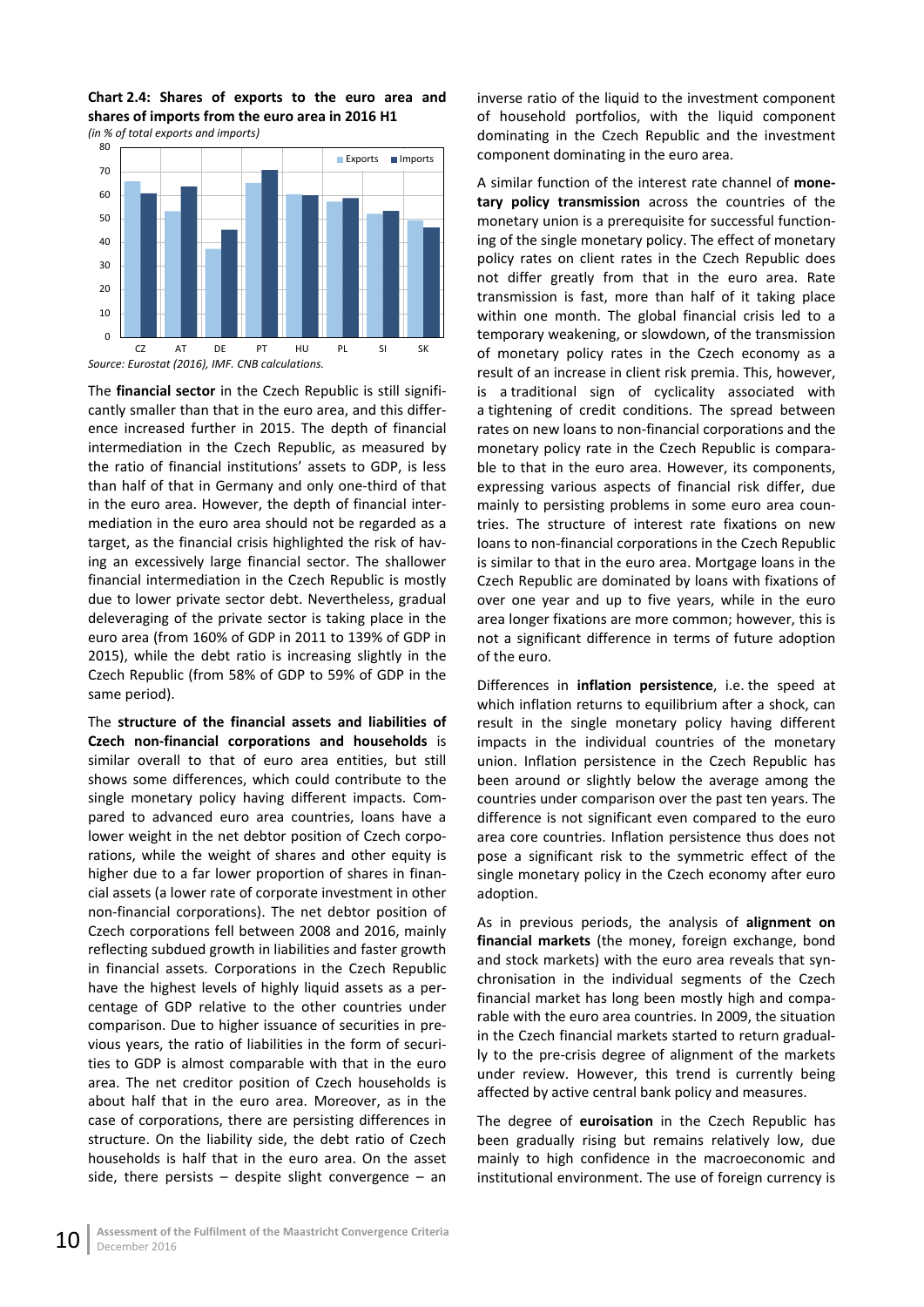concentrated in the sector of firms operating in the real estate services sector and in industrial corporations, where it is associated with trade integration with the euro area and where foreign currency loans have thus long been used as a form of natural hedging against

## <span id="page-16-0"></span>**2.2 Adjustment Mechanisms**

If set correctly, **fiscal policy** – like monetary policy – should have a countercyclical effect and thus be a stabilising element for the economy. Otherwise it becomes a source of deepening macroeconomic imbalances and economic shocks itself. The closer the structural part of the general government balance is to zero and the lower is the general government debt, the more room there will be at a time of economic downturn for automatic stabilisers to function and countercyclical discretionary measures to be implemented. Czech budget policy was characterised by chronic deficits and a procyclical effect for a major part of the period under review. Fiscal policy had the desirable countercyclical nature in 2009, when government anti-crisis measures were adopted, and again in 2014–2015, when a fiscal policy easing helped the economy recover and boosted economic growth. By contrast, the fiscal consolidation launched in 2010 significantly reduced the budget deficits, albeit at the cost of a procyclical restrictive effect of fiscal policy and an economic downturn in 2012 and 2013. Overall, however, the structural deficit recorded a marked decrease in 2010–2015, culminating in compliance with the medium-term objective (MTO) in previous years. Meeting the MTO is a precondition for fiscal policy to be ready to fulfil its macroeconomic stabilisation role effectively after the loss of independent monetary policy associated with euro adoption.

The Czech Republic's total **general government debt** is low compared to that of many EU countries. However, coping with population ageing, especially in the pension and health systems, will be of key importance for its sustainability. The relatively high share of mandatory expenditures, which are time-consuming and politically challenging to change, is also a risk. Although compliance with the fiscal convergence criteria can be expected in the years ahead and the preparedness to enter the euro area has significantly improved in this respect, the functioning of fiscal adjustment mechanisms remains in some respects a possible limiting area in the assessment of the Czech Republic's ability to adopt the euro.

The **labour market** is another important mechanism through which the economy can cope with asymmetric shocks in the absence of independent monetary policy. The Czech Republic has seen a slight rise in labour force flexibility over the last ten years, manifested, among other things, in greater use of shorter working hours in response to the recession. A low unemployment rate, including its long-term component, and a high rate of

exchange rate risk. Relative to the other countries in the region, Czech households' demand for foreign currency loans and deposits remains low. Czech households have a negligible amount of foreign currency loans.

economic activity of the population relative to the other countries under review can also be viewed as positive. Regional differences in unemployment are also gradually falling again. The weak points in the Czech labour market still include relatively low regional and international labour mobility.

<span id="page-16-1"></span>**Chart 2.5: Long-term unemployment rates** *(in %)*



Labour market flexibility is also significantly affected by **institutional rules on the labour market**. One of them is the minimum wage, whose ratio to the average wage is gradually rising in the Czech Republic but is still one of the lowest among the countries under comparison. The minimum wage may thus have an adverse effect on wage flexibility mainly in low-skilled jobs, where it makes up 95% of the average wage. Overall labour taxation in the Czech Republic is relatively high and has risen slightly further in the last year. The financial incentives to work arising from the configuration of taxes and social benefits remain relatively low in the Czech Republic, especially for the initial phase of unemployment of childless individuals and, compared to some countries, also for the long-term unemployed from families with children. Protection of regular employment is still relatively high, while protection of temporary jobs is relatively low. Labour market regulation in the Czech Republic is thus comparable to that in European countries, which are, however, among the least flexible by international comparison.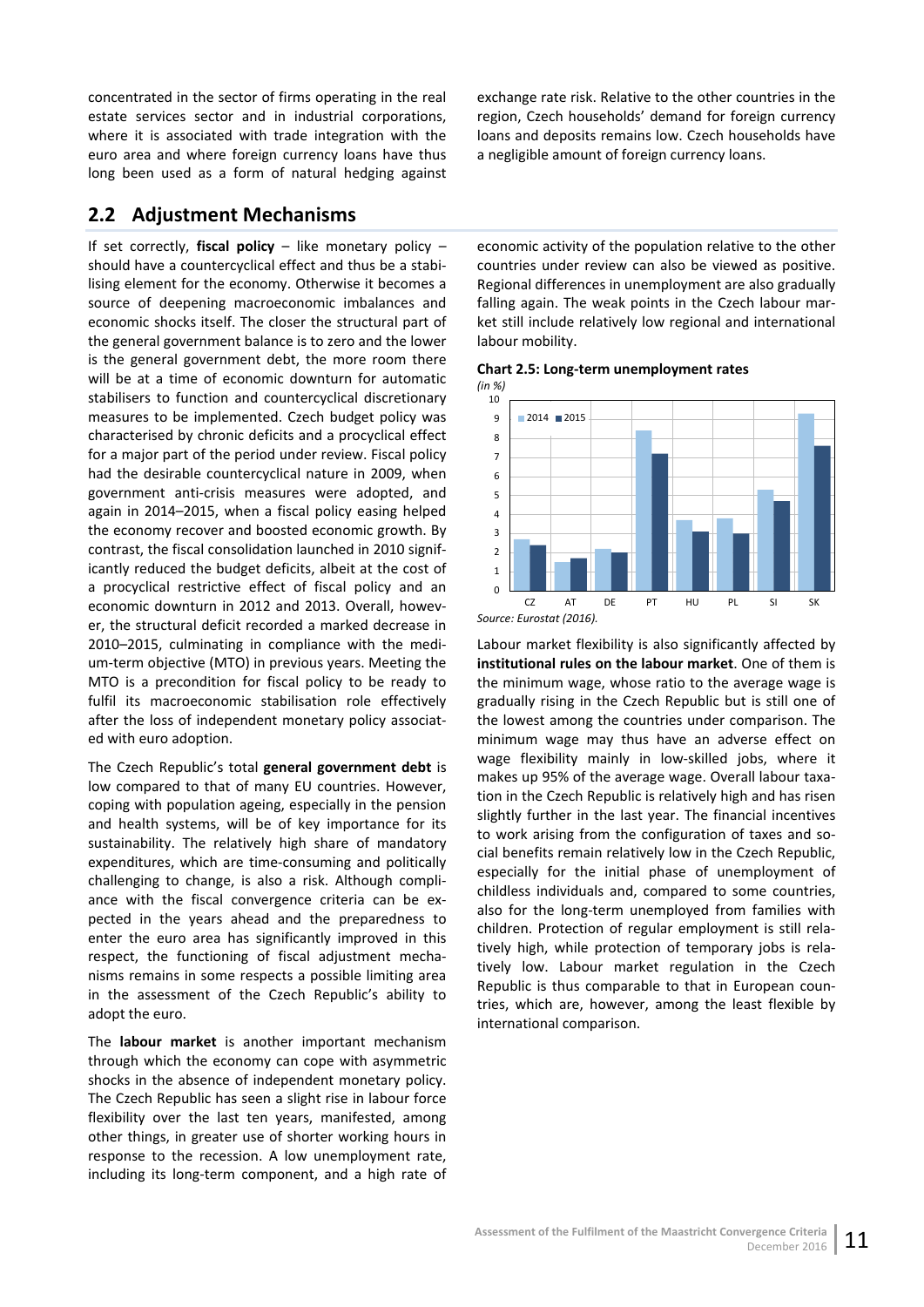

<span id="page-17-0"></span>**Chart 2.6: Components of labour taxation in 2015** *(in % of average wage)*

The **response of wages to the business cycle** can enhance the economy's ability to absorb shocks to which the single monetary policy cannot respond sufficiently. Firms in the Czech Republic adjusted their wage bill in response to the drop in demand in the post-crisis years

<span id="page-17-1"></span>

more often than firms in the euro area, in particular by reducing bonuses and benefits in addition to indexing and freezing wages. Given the above-average share of flexible wage components in the total wage bill, this indicates the possibility of some substitution between base wage and flexible wage component flexibility at the firm level in the Czech Republic.

Although the Czech Republic's position in the area of **product market flexibility** improved slightly compared to the previous year, its business environment is more burdened by administrative and regulatory barriers than those in the other countries under comparison. The Czech Republic's ranking as regards barriers to growth and competitiveness is unchanged since 2006. The chart below shows that quality of institutions (including enforceability of law), infrastructure and innovation remain weaknesses. These shortcomings in the business environment reduce product market flexibility.



*Note: The Global Competitiveness Index (GCI) evaluates countries' competitiveness by means of scores in 12 pillars grouped into three categories (factors, innovation and efficiency). The index takes values in the range of 1–7, with a higher index value meaning higher competitiveness. Source: World Economic Forum (2016).*

Stability and effectiveness of the **banking sector** play a key role in the economy's ability to absorb shocks. By contrast, an unsound banking sector can generate shocks and propagate them to the real economy. It can also cause problems in the fiscal area. Thanks to sufficient capitalisation and operating profits, the resilience of the Czech banking sector to adverse shocks is high and domestic banks thus should be able to withstand potential large credit losses. The quality of the loan portfolio has improved a little recently. Risks are linked with the implementation of the banking union project, which the Czech Republic would automatically join upon euro adoption. These risks are due to the transfer of some powers to the EU level without transfer of responsibility for the overall condition of the national financial sector.

#### <span id="page-17-2"></span>**Chart 2.8: Overall capital ratios**



*weighted assets. It thus expresses the bank's financial strength and measures its ability to cover any future losses with capital. Source: IMF (2016).*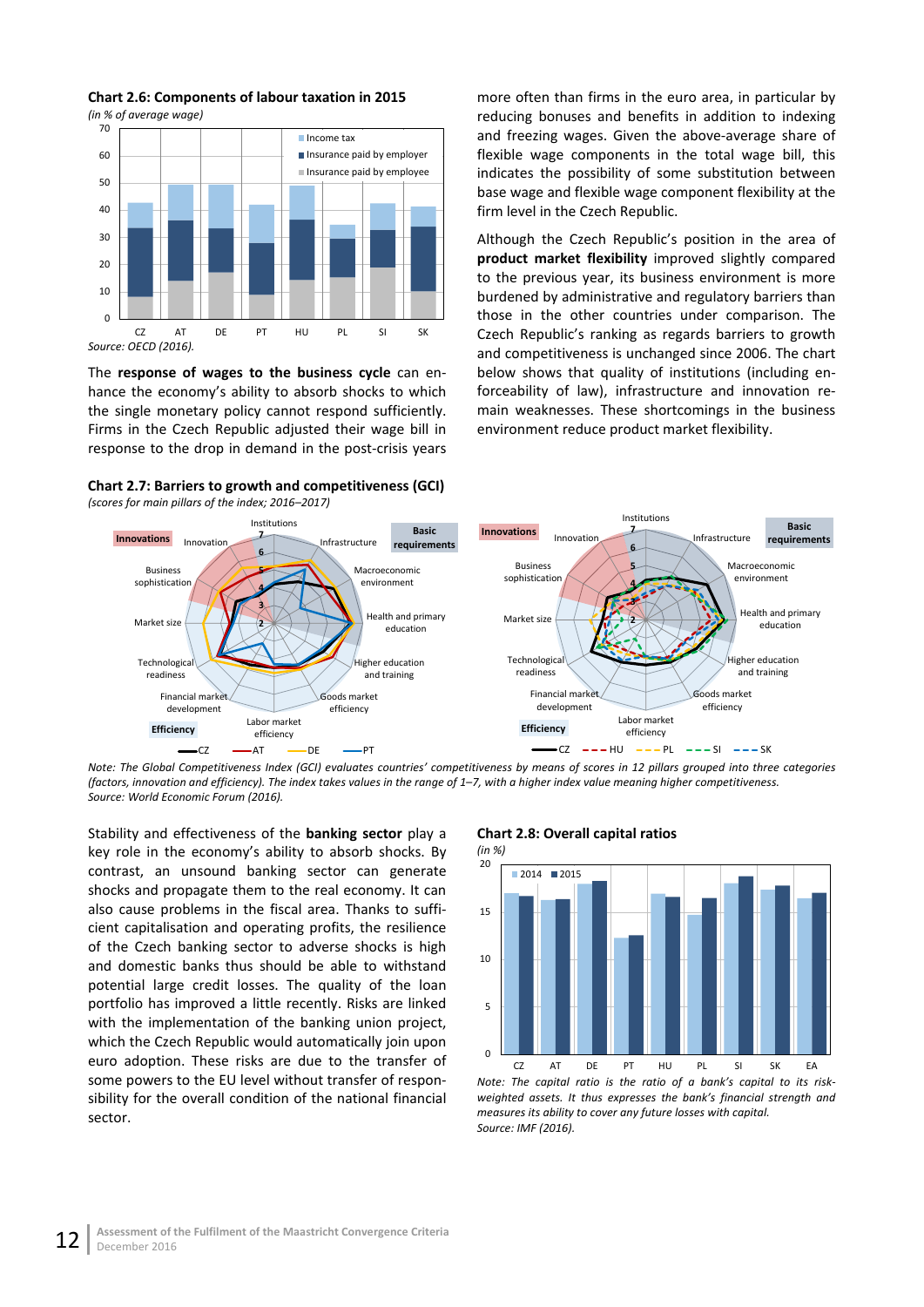# <span id="page-18-0"></span>**3 Situation in the Euro Area and New Obligations for Accession Countries**

## <span id="page-18-1"></span>**3.1 Situation in the Euro Area**

The economic situation in the euro area has stabilised somewhat recently. However, economic developments remain mixed across countries. In many countries, a stronger economic recovery is being hampered by structural problems, lower competitiveness, sluggish investment growth or high public and private sector debt.

Economic alignment of euro area countries is essential to the smooth functioning of the monetary union. Persisting differences in the economic level are reducing the effectiveness of the single monetary policy, even though some external and internal imbalances have narrowed owing to the crisis and the stricter regulatory framework. The situation in Greece calmed temporarily after agreement on a third bailout programme, financed from the European Stability Mechanism (ESM), was reached in August 2015.

On the other hand, economic and political uncertainty throughout the EU was increased by the outcome of the referendum held in the UK on 23 June 2016, in which voters decided to leave the EU. This decision may become an incentive for advocates of the intergovernmental approach aimed at strengthening the role of the Member States in European integration. EU institutions are currently tasked with preparing an agreement on the conditions of the UK's exit from the EU. Its specific features will determine further political and economic developments in the EU. The UK is not a part of the euro area and the impacts of Brexit on EU economic growth cannot be quantified because of a number of unknowns. The impacts on individual euro area countries will probably be negative, depending mainly on the extent of their mutual trade and financial links with the UK.

Contrary to the euro area founders' original expectations, the euro area countries have seen no major economic convergence, rise in economic growth or harmonisation of business cycles. Developments in the euro area periphery countries have been mixed. The economic level of Ireland and the Baltic States (Estonia, Latvia and Lithuania) relative to the euro area has improved markedly since 2009, while that of the countries on the southern periphery (Greece, Cyprus, Spain, Italy and Portugal) has gone down since the onset of the crisis. Similarly, differences between the core euro area countries and the southern periphery are apparent on

the labour market. Although the conditions in this area are gradually improving, in Greece and Spain the unemployment rates are around 20%, and even around 45% in the 15–24 age category. In Germany, by contrast, the unemployment rate is just above 4%.

Differences in general government debt levels are also apparent. This indicator was above 100% of GDP in five euro area countries in 2015 (Greece, Italy, Portugal, Cyprus and Belgium). The weighted average of the general government debt-to-GDP ratio in the euro area peaked at 92.0% in 2014 and fell slightly to 90.7% in 2015. The euro area government deficit has been falling steadily since 2009, reaching 2.1% of GDP in 2015. In the same year, only five of the 19 euro area countries were compliant with both thresholds for the general government deficit and debt (see Chart 3.1). Only one of them was a founding member of the euro area.

<span id="page-18-2"></span>



*Source: Eurostat (2016c).*

The main obstacles to faster economic growth in the euro area are thus persisting systemic structural shortcomings, which have not been removed by consistent implementation of structural reforms; uncertainty about the future growth rate, which lags behind major world economies; and Brexit-related political uncertainty. Other adverse factors include geopolitical risks linked with tensions in the Middle East and North Africa, which have caused a serious migration crisis.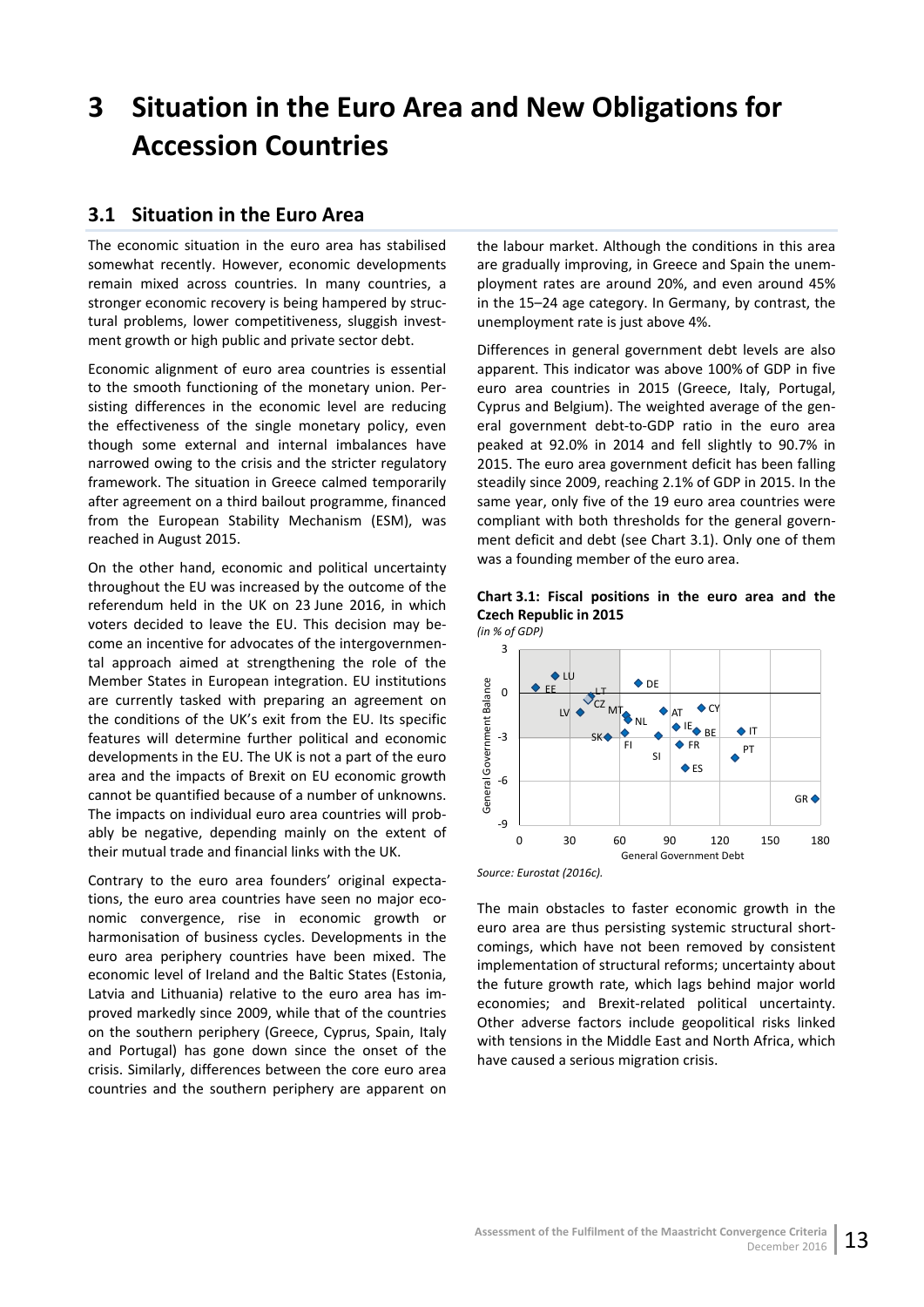# <span id="page-19-0"></span>**3.2 Institutional Developments in the EU and Newly Arising Obligations**

A debate about deepening economic and monetary union is currently taking place on the basis of the Five Presidents' Report (EC, 2015). The report proposes deeper European integration in the economic, financial and fiscal areas and enhanced democratic accountability and legitimacy, especially in the euro area.

In the first stage of deepening EMU, measures were taken to strengthen the European semester, an independent advisory European Fiscal Board was established and a recommendation on the establishment of independent national productivity boards was issued for euro area countries. In spring 2017, the Commission intends to publish a white paper describing the second stage of deepening EMU in more detail.

Efforts continue to be directed at completing the **banking union**, where further steps will be necessary above all in the area of risk mitigation and risk sharing in the financial sector. The Single Resolution Mechanism (SRM) became fully operational on 1 January 2016. The SRM includes the Single Resolution Fund, in respect of the participating states agreed in December 2015 on temporary public funding as a last resort in the event of a lack of funds.

Also related to the banking union is the direct bank recapitalisation instrument contained in the European Stability Mechanism. The ESM has earmarked EUR 60 billion from its lending capacity to cover the needs of this instrument. Like the other forms of assistance under the ESM, this instrument can only be used where necessary to safeguard the financial stability of the euro area as a whole and its member states. At the same time, it is conditional on a previous bail-in and the exhaustion of all other resolution options.

In the Czech Republic, the political debate on possible participation in the banking union before euro adoption is based on the annually updated *Impact Study of Participation or Non-participation of the Czech Republic in the Banking Union* (Ministry of Finance, 2015b, 2016). In accordance with its conclusions and recommendation, **the government decided** on 30 May 2016 **not to join the banking union in the current situation**.

Under the **Single Resolution Mechanism**, the contributions collected by the participating states from banks in their territories are transferred to the Single Resolution Fund (SRF). The target level of funds in the SRF, which should be reached by the end of 2023 (with the option of an extension of up to four years), should correspond to 1% of the amount of insured deposits<sup>7</sup> of banks in the participating states. If the Czech Republic were to join the banking union, it would have to transfer the contributions collected until then in the National Resolution Fund to the SRF. Taking into account the expected increase in the amount of deposits, the target level of the National Resolution Fund should be approximately CZK 26.6 billion. However, the amount of banks' contributions in the banking union will also depend on their risk profiles. The preliminary estimate of the amount to be transferred to the SRF for the Czech Republic is lower and lies within the range of CZK 8.7-20.9 billion.<sup>8</sup>

Given the total assets of the euro area banking sector, however, even the aggregate financial capacity of the SRF together with the instrument of direct recapitalisation of banks from the ESM would not necessarily be enough to solve any major problems in the banking sectors of the banking union countries. On the other hand, the bail-in tool should help significantly reduce the potential demand for funds from the ESM.

Any shortage of funds in the SRF during the transitional period will be bridged using individual (i.e. not mutualised) credit lines from the individual participating states. The maximum total amount of temporary funding has been set at EUR 55 billion. In the event of participation in the banking union, the Czech Republic's obligation should thus correspond to the difference between the amount of funds transferred to the SRF during the transitional period by institutions operating in the Czech Republic and the amount of funds already transferred to the SRF together with other available external sources of funding. Credit provided by a participating country will be repaid from extraordinary contributions collected from banks so that fiscal neutrality of the mechanism is maintained.

The estimated financial costs associated with the Czech Republic's hypothetical entry into the euro area are quantified in Appendix B.

 $<sup>7</sup>$  Insured deposits up to the compensation amount. In the case of euro</sup> area countries, the 1% target level would represent about EUR 55 billion.

<sup>&</sup>lt;sup>8</sup> A reliable estimate of the actual amount cannot be made at present because not all the necessary data are available. The amount of the contributions will also depend on the number of non-euro area Member States participating in the banking union.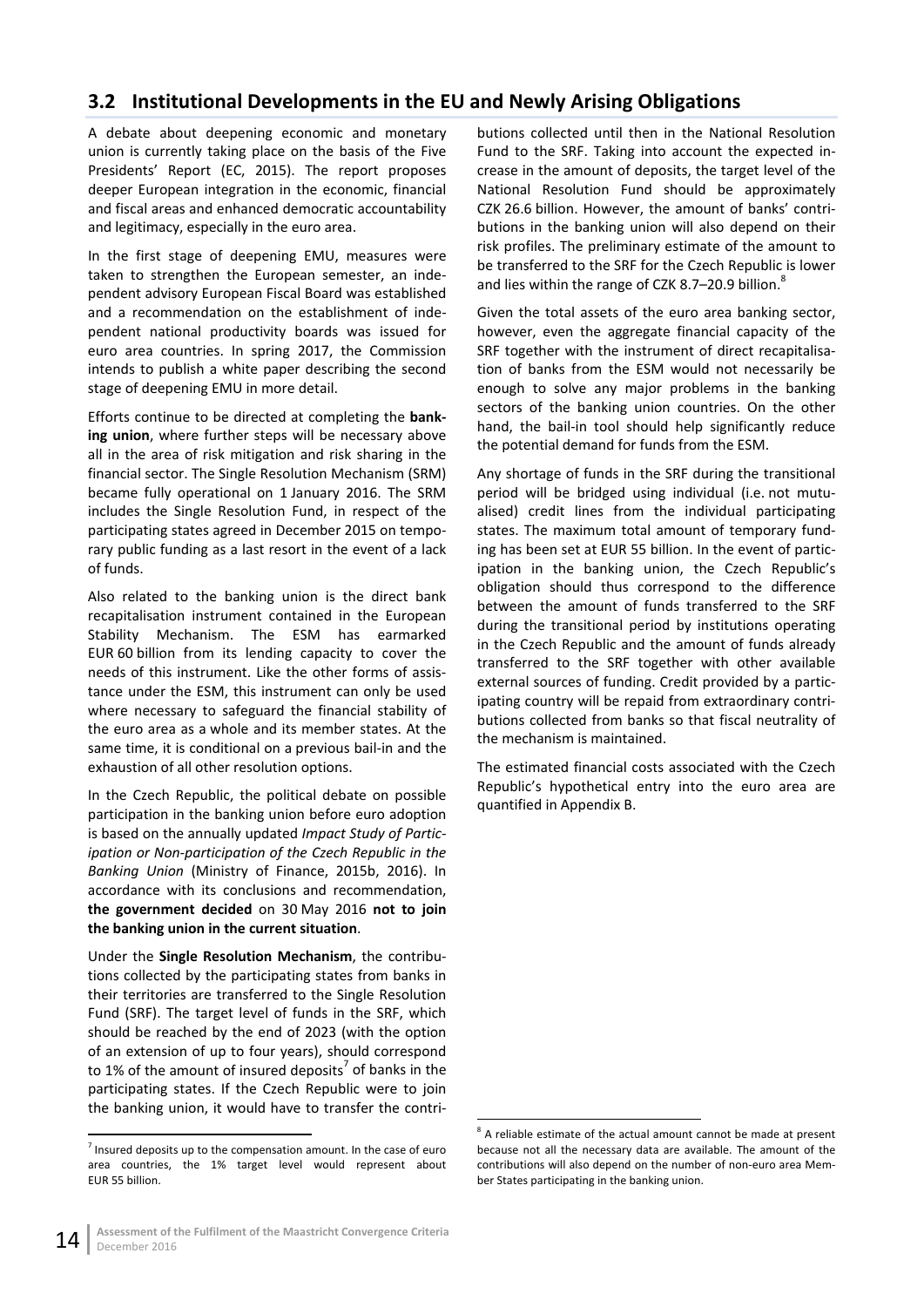# <span id="page-20-0"></span>**References**

- Act concerning the conditions of accession of the Czech Republic, the Republic of Estonia, the Republic of Cyprus, the Republic of Latvia, the Republic of Lithuania, the Republic of Hungary, the Republic of Malta, the Republic of Poland, the Republic of Slovenia and the Slovak Republic and the adjustments to the Treaties on which the European Union is founded. OJ L 236, 23/9/2003, p. 33 [cited 2/9/2016], <http://eur-lex.europa.eu/legalcontent/EN/TXT/?uri=OJ:L:2003:236:TOC>.
- CNB (2016): Analyses of the Czech Republic's Current Economic Alignment with the Euro Area. Prague, Czech National Bank, December 2015 [cited 2/9/2016],

<https://www.cnb.cz/en/monetary\_policy/strategic\_documents/emu\_accession.html>.

- CNB (2016a): Selected exchange rates. Prague, Czech National Bank, August 2016 [cited 2/9/2016], <http://www.cnb.cz/en/financial\_markets/foreign\_exchange\_market/exchange\_rate\_fixing/selected\_form.jsp  $\mathcal{L}$
- CNB (2016b): Convergence criteria. Prague, Czech National Bank, September 2016 [cited 2/9/2016], <http://www.cnb.cz/en/about\_cnb/international\_relations/cr\_eu\_integration/eu\_integrace\_04.html>.
- Consolidated versions of the Treaty on European Union and the Treaty on the Functioning of the European Union, Doc. No. 6655/8/08 REV 8, 30/1/2015 [cited 2/9/2016], <http://data.consilium.europa.eu/doc/document/ST-6655-2008-REV-8/en/pdf>.
- Council Conclusions of 17/6/2016 on a roadmap to complete the Banking Union. Council of the EU, June 2016 [cited 8/9/2016], <http://www.consilium.europa.eu/press-releases-pdf/2016/6/47244642837\_en.pdf>.
- CZSO (2015): Hlavní agregáty sektoru vládních institucí (Main general government aggregates). Prague, Czech Statistical Office, October 2015 [cited 29/10/2015], <https://www.czso.cz/csu/czso/newsletter-422015>.
- CZSO (2016): Notification of government deficit and debt 2015. Prague, Czech Statistical Office, October 2016 [cited 27/10/2016], < https://www.czso.cz/csu/czso/ari/notification-of-government-deficit-and-debt-2015\_4>.
- Directive 2014/59/EU of the European Parliament and of the Council of 15 May 2014, establishing a framework for the recovery and resolution of credit institutions and investment firms and amending Council Directive 82/891/EEC, and Directives 2001/24/EC, 2002/47/EC, 2004/25/EC, 2005/56/EC, 2007/36/EC, 2011/35/EU, 2012/30/EU and 2013/36/EU, and Regulations (EU) No 1093/2010 and (EU) No 648/2012, of the European Parliament and of the Council, OJ L 173, 12/6/2014, pp. 190–347, <http://eur-lex.europa.eu/legalcontent/EN/TXT/PDF/?uri=CELEX:32014L0059&qid=1448551799894&from=EN>.
- Dohoda o převádění a sdílení příspěvků do jednotného fondu pro řešení krizí (Agreement on the transfer and mutualisation of contributions to the Single Resolution Fund) in Vládní návrh, kterým se předkládá Parlamentu České republiky k vyslovení souhlasu s ratifikací Dohoda o převádění a sdílení příspěvků do jednotného fondu pro řešení krizí, podepsaná v Bruselu dne 21. května 2014, sněmovní tisk č. 324/0, Poslanecká sněmovna Parlamentu České republiky, VII. volební období, pp. 6–50 [cited 2/9/2016], <http://www.psp.cz/sqw/text/orig2.sqw?idd=111251>.
- EC (2012a): Alert Mechanism Report 2012. Brussels, European Commission, 14/2/2012 [cited 2/9/2016], <http://eurlex.europa.eu/legal-content/EN/TXT/PDF/?uri=CELEX:52012DC0068&from=EN>.
- EC (2012b): Alert Mechanism Report 2013. Brussels, European Commission, 28/11/2012 [cited 2/9/2016], <http://eurlex.europa.eu/legal-content/EN/TXT/PDF/?uri=CELEX:52012DC0751&from=EN>.
- EC (2013a): Alert Mechanism Report 2014. Brussels, European Commission, 13/11/2013 [cited 2/9/2016], <http://ec.europa.eu/europe2020/pdf/2014/amr2014\_en.pdf>.
- EC (2013b): Alert Mechanism Report 2015. Brussels, European Commission, 28/11/2014 [cited 2/9/2016], <http://ec.europa.eu/europe2020/pdf/2015/amr2015\_en.pdf>.
- EC (2015): Five Presidents' Report sets out plan for strengthening Europe's Economic and Monetary Union as of 1 July 2015. Brussels, European Commission, June 2014 [cited 8/9/2016], <http://europa.eu/rapid/press-release\_IP-15-5240\_en.htm>.
- EC (2016): Convergence Report 2016. Brussels, European Commission, June 2016 [cited 2/9/2016], <http://ec.europa.eu/economy\_finance/publications/eeip/ip026\_en.htm>.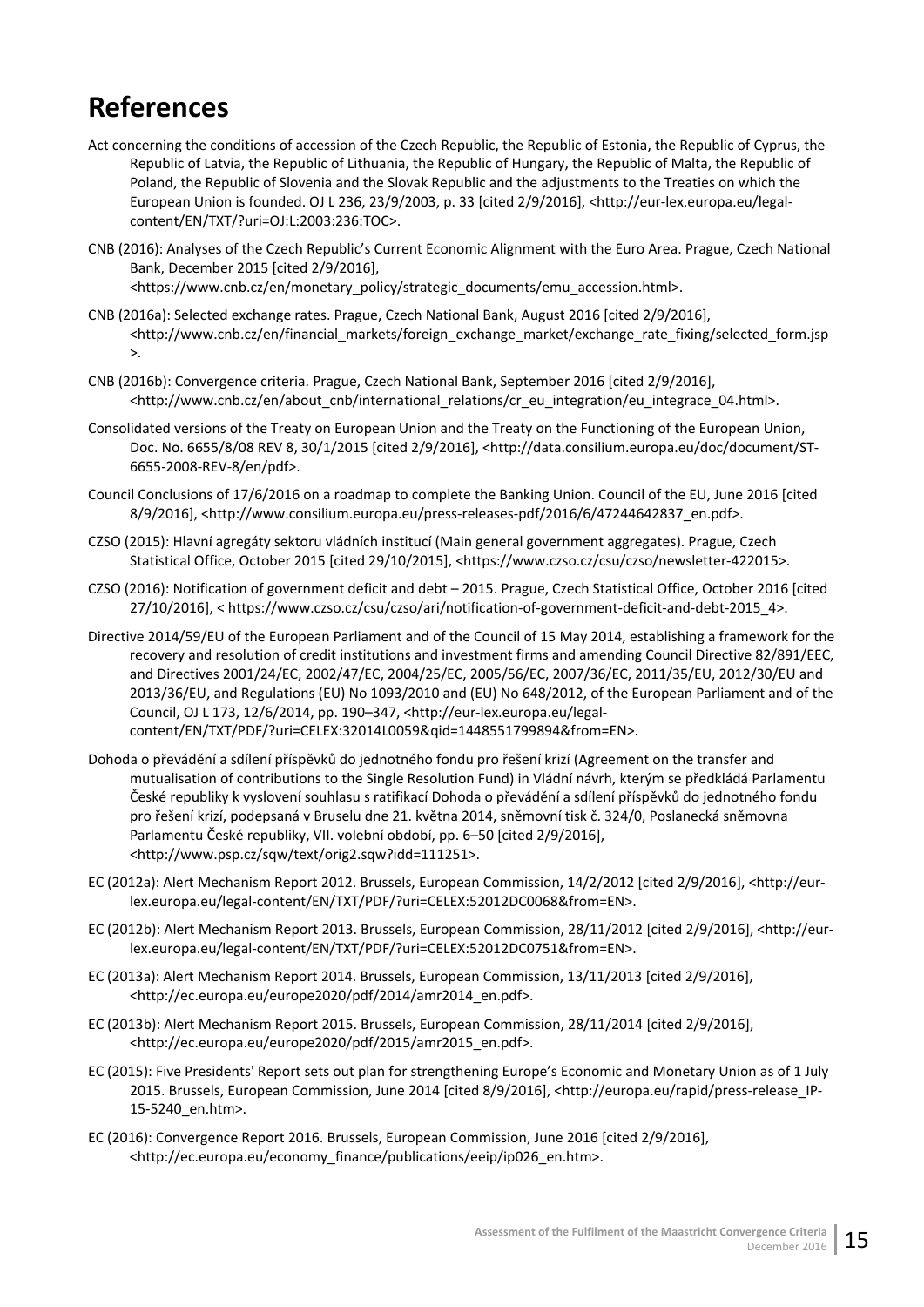- EC (2016a): Macroeconomic Imbalance Procedure 2016. Brussels, European Commission, June 2016 [cited 2/9/2016], <http://ec.europa.eu/economy\_finance/economic\_governance/macroeconomic\_imbalance\_procedure/index\_ en.htm>.
- ECB (2004): Progress Towards Convergence. Frankfurt am Main, European Central Bank, November 2004 [cited 2/9/2016], <http://www.ecb.europa.eu/pub/convergence/html/index.en.html>.
- ECB (2014b): Regulation (EU) No 1163/2014 of the European Central Bank of 22 October 2014 on supervisory fees (ECB/2014/41), OJ L 311, 31/10/2014, pp. 23–31 [cited 2/9/2016], <http://eur-lex.europa.eu/legalcontent/EN/TXT/PDF/?uri=CELEX:32014R1163&qid=1479824276236&from=EN>.
- ECB (2016): Convergence Report 2016. Frankfurt am Main, European Central Bank, June 2016 [cited 2/9/2016], <http://www.ecb.europa.eu/pub/convergence/html/index.en.html>.
- European Council (2012): European Council conclusions (13/14 December 2012), doc. No. EUCO 205/12, 14/12/2012. Brussels [cited 2/9/2016], <http://data.consilium.europa.eu/doc/document/ST-205-2012-INIT/en/pdf>.
- European Parliament and EU Council (2013): Regulation (EU) No 473/2013 of the European Parliament and of the Council of 21 May 2013 on common provisions for monitoring and assessing draft budgetary plans and ensuring the correction of excessive deficit of the Member States in the euro area. OJ L 140, 27/5/2013, p. 11. Brussels, May 2013 [cited 2/9/2016], <http://eur-lex.europa.eu/legalcontent/EN/TXT/PDF/?uri=CELEX:32013R0473&qid=1448543994558&from=EN>.
- Eurostat (2016): EMU Harmonised Index of Consumer Prices. Luxembourg, Eurostat, August 2016 [cited 31/8/2016], <http://appsso.eurostat.ec.europa.eu/nui/show.do?dataset=prc\_hicp\_mv12r&lang=en>.
- Eurostat (2016a): EMU Convergence Criterion Series Monthly Data (convergence criterion bond yields). Luxembourg, Eurostat, August 2016 [cited 2/9/2016], <http://appsso.eurostat.ec.europa.eu/nui/show.do?dataset=irt\_lt\_mcby\_m&lang=en>.
- Eurostat (2016b): GDP per capita, consumption per capita and price level indices. Luxembourg, Eurostat, September 2016 [cited 2/9/2016],<http://ec.europa.eu/eurostat/statistics explained/index.php/GDP\_per\_capita,\_consumption\_per\_capita\_and\_price\_level\_indices>.
- Eurostat (2016c): Government deficit and debt. Luxembourg, Eurostat, August 2016, [cited 24/8/2016], [<http://ec.europa.eu/eurostat/web/government-finance-statistics/data/main-tables](http://ec.europa.eu/eurostat/web/government-finance-statistics/data/main-tables)>.
- Eurostat (2016d): Member States (EU28) trade by BEC product group since 1999. Luxembourg, Eurostat, August 2016 [cited 2/9/2016], <http://appsso.eurostat.ec.europa.eu/nui/show.do?dataset=ext\_st\_28msbec&lang=en>.
- Eurostat (2016e): Real GDP growth rate volume. Luxembourg, Eurostat, August 2016 [cited 2/9/2016], <http://ec.europa.eu/eurostat/tgm/table.do?tab=table&init=1&plugin=1&pcode=tsdec100&language=en>.
- Eurostat (2016f): GDP and main components (output, expenditure and income). Luxembourg, Eurostat, September 2016 [cited 12/ 9/ 2016], <http://ec.europa.eu/eurostat/en/web/products-datasets/-/NAMQ\_10\_GDP>.
- Eurostat (2016g): Long-term unemployment by sex annual average, %. Luxembourg, Eurostat, August 2016 [cited 2/9/2016], <http://appsso.eurostat.ec.europa.eu/nui/show.do>.
- Ministry of Finance of the Czech Republic (2013): The Czech Republic's Updated Euro-area Accession Strategy. Prague, Ministry of Finance of the Czech Republic, December 2013 [cited 2/9/2016], <http://www.zavedenieura.cz/en/documents/euro-area-accession-strategy>.
- Ministry of Finance of the Czech Republic (2013a): Informace o vstupu v platnost Smlouvy o stabilitě, koordinaci a správě v hospodářské a měnové unii (Information on the entry into force of the Treaty on Stability, Coordination and Governance in the Economic and Monetary Union). Prague, Ministry of Finance of the Czech Republic, January 2013 [cited 2/9/2016], <http://www.mfcr.cz/cs/aktualne/aktuality/2013/informace-o-vstupuv-platnost-smlouvy-o-11076>.
- Ministry of Finance of the Czech Republic (2015): Assessment of the fulfilment of the Maastricht Convergence Criteria and the Degree of Economic Alignment of the Czech Republic with the Euro Area (2015). Prague, Ministry of Finance of the Czech Republic, December 2015 [cited 2/9/2016], <http://www.mfcr.cz/en/statistics/fulfilmentof-the-maastricht-criteria/2015/assessment-of-the-fulfilment-of-the-maas-23407>.
- Ministry of Finance of the Czech Republic (2015b): Studie dopadu účasti či neúčasti ČR v bankovní unii (Impact study of participation or non-participation of the Czech Republic in the banking union). Prague, Ministry of Finance of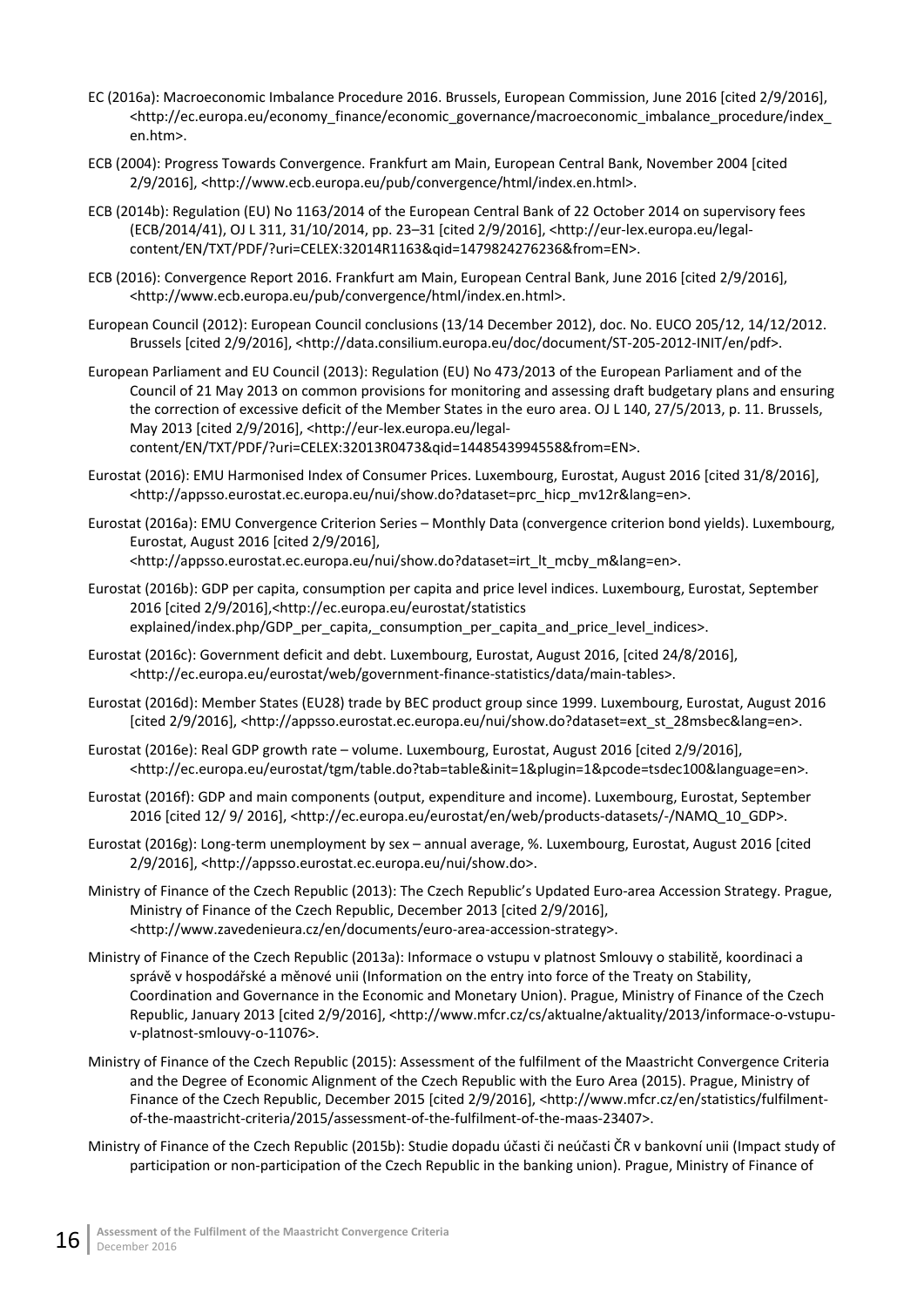the Czech Republic, March 2015 [cited 8/9/2016], <http:// http://www.mfcr.cz/cs/soukromysektor/regulace/bankovnictvi/zakladni-informace/2015/studie-dopadu-ucasti-ci-neucasti-cr-v-ba-20801>.

- Ministry of Finance of the Czech Republic (2016): Bankovní unie (Banking union). Prague, Ministry of Finance of the Czech Republic, January 2016 [cited 2/9/2016]. <http://www.zavedenieura.cz/cs/euro/eurozona/bankovniunie>.
- Ministry of Finance of the Czech Republic (2016a): Aktualizace studie dopadu účasti či neúčasti ČR v bankovní unii (Updated impact study of participation or non-participation of the Czech Republic in the banking union). Prague, Ministry of Finance of the Czech Republic, May 2016 [cited 8/9/2016], <http://www.mfcr.cz/assets/cs/media/Studie\_2016-06\_BU-Aktualizace-Studie-dopadu\_v1.pdf>.
- Ministry of Finance of the Czech Republic (2016b): Convergence Programme of the Czech Republic (April 2016). Prague, Ministry of Finance of the Czech Republic, April 2016 [cited 2/9/2016], <http://www.mfcr.cz/en/statistics/convergence-programme/2016/convergence-programme-of-the-czechrepub-24863>.
- Ministry of Finance of the Czech Republic (2016c): Macroeconomic forecast of the Czech Republic, July 2016 [cited 2/9/2016], <http://www.mfcr.cz/en/statistics/macroeconomic-forecast>.
- Ministry of Finance of the Czech Republic (2016d): Fiscal Outlook of the Czech Republic (November 2016). Prague, Ministry of Finance of the Czech Republic, November 2016 [cited 2/9/2016], <http:// http://www.mfcr.cz/en/statistics/fiscal-outlook/2016/fiscal-outlook-of-the-czech-republic-nov-26621>.
- Protocol (No 4) on the Statute of the European System of Central Banks and of the ECB. OJ C 326, 26/10/2012, pp. 230–250, <http://eur-lex.europa.eu/legal-content/EN/TXT/PDF/?uri=OJ:C:2012:326:FULL&from=EN>.
- Protocol (No 12) on the excessive deficit procedure. OJ C 326, 26/10/2012, pp. 279–280, <http://eurlex.europa.eu/legal-content/EN/TXT/PDF/?uri=OJ:C:2012:326:FULL&from=EN>.
- Protocol (No 13) on the convergence criteria. OJ C 326, 26/10/2012, pp. 281–282, <http://eur-lex.europa.eu/legalcontent/EN/TXT/PDF/?uri=OJ:C:2012:326:FULL&from=EN>.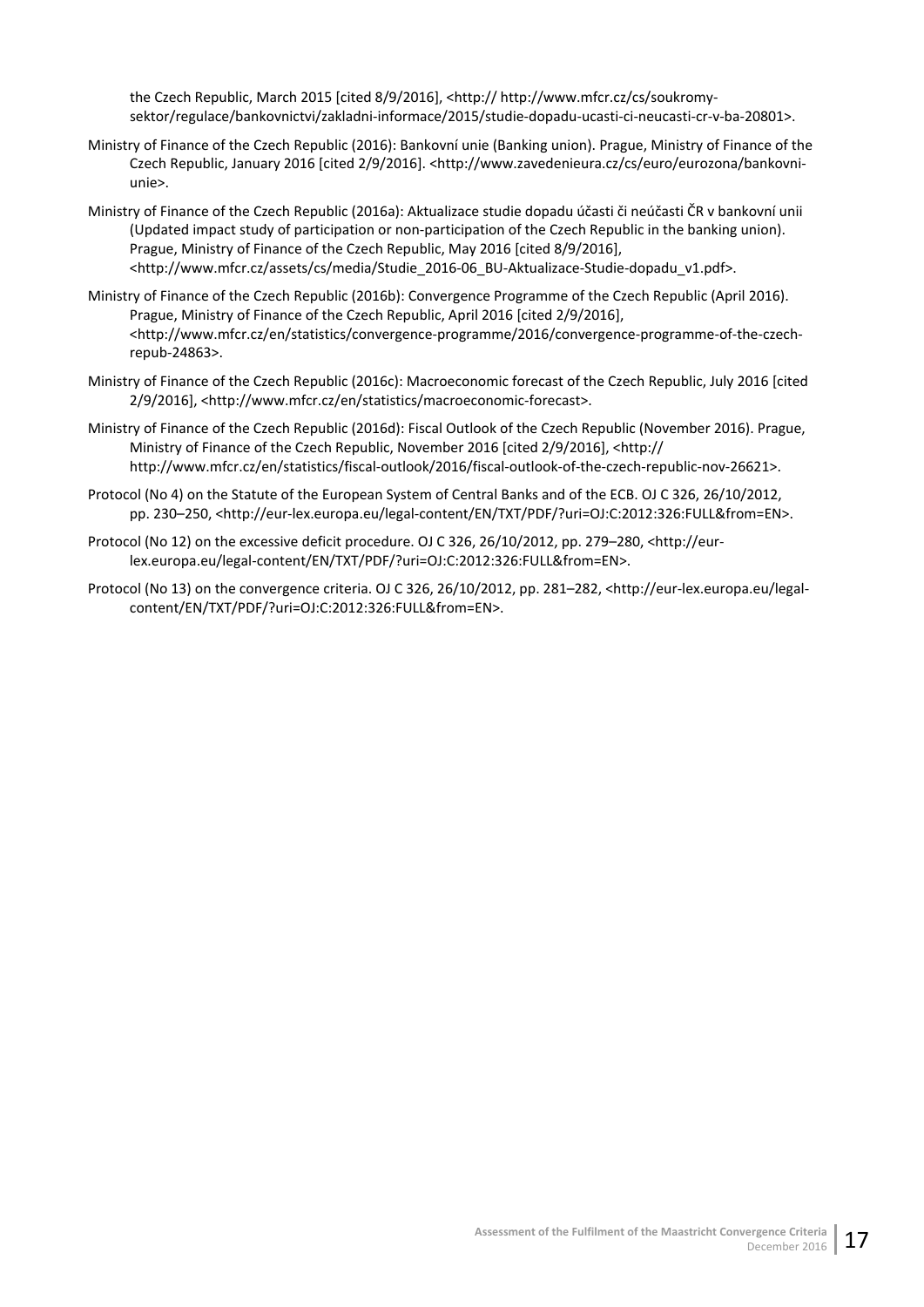# <span id="page-23-0"></span>**A Appendix – Maastricht Convergence Criteria**

## <span id="page-23-1"></span>**Criterion on Price Stability**

### **Treaty provisions**

The first indent of Article 140(1) of the Treaty requires: "the achievement of a high degree of price stability; this will be apparent from a rate of inflation which is close to that of, at most, the three best performing Member States in terms of price stability".

Article 1 of Protocol No. 13 on the Convergence Criteria also stipulates that: "The criterion on price stability shall mean that a Member State has a price performance that is sustainable and an average rate of inflation, observed over a period of one year before the examination, that does not exceed by more than 1.5 percentage points that of, at most, the three best performing Member States in terms of price stability. Inflation shall be measured by means of the consumer price index on a comparable basis taking into account differences in national definitions."

### **Application of Treaty provisions in ECB and EC Convergence Reports**

With regard to "an average rate of inflation, observed over a period of one year before the examination", the inflation rate is calculated using the increase in the latest available 12-month average of the Harmonised Index of Consumer Prices (HICP) over the previous 12-month average.

The reference value of the price criterion is calculated as 1.5 percentage points plus the simple arithmetic average of the rate of inflation in the three countries with the lowest inflation rates, provided that this rate is compatible with price stability.

### **Implementation of the price stability criterion – current practice**

Both the Treaty and the Protocol in some areas leave scope for interpretation by the institutions that assess the fulfilment of the criteria in their Convergence Reports (the European Commission and ECB). Therefore, when assessing the fulfilment of the criteria one should also take into account the specific way in which these institutions implement the criterion. Previous practice shows that countries with low or negative inflation rates are not automatically excluded as reference countries. Only countries that record significant deviations in inflation from the other EU countries owing to extraordinary or specific factors are excluded.

## <span id="page-23-2"></span>**Criterion on the Government Financial Position**

### **Treaty provisions**

The second indent of Article 140(1) of the Treaty requires "the sustainability of the government financial position; this will be apparent from having achieved a government budgetary position without a deficit that is excessive as determined in accordance with Article 126(6) of the Treaty".

Article 2 of Protocol No. 13 on the Convergence Criteria stipulates that this criterion "shall mean that at the time of the examination the Member State is not the subject of a Council decision under Article 126(6) of this Treaty that an excessive deficit exists".

Article 126 of the Treaty sets out the excessive deficit procedure, which is specified in more detail in the Stability and Growth Pact. According to Article 126(3) of the Treaty, the European Commission shall prepare a report assessing whether an excessive deficit exists on the basis of the following two criteria if a Member State does not fulfil the requirements for budgetary discipline.

- 1. whether the ratio of the planned or actual government deficit to GDP exceeds a reference value (defined in Protocol No. 12 on the excessive deficit procedure as 3% of GDP), unless:
	- a. either the ratio has declined substantially and continuously and reached a level that comes close to the reference value;
	- b. or, alternatively, the excess over the reference value is only exceptional and temporary and the ratio remains close to the reference value.
- 2. whether the ratio of government debt to GDP exceeds a reference value (defined in the Protocol on the Excessive Deficit Procedure as 60% of GDP), unless the ratio is sufficiently diminishing and approaching the reference value at a satisfactory pace.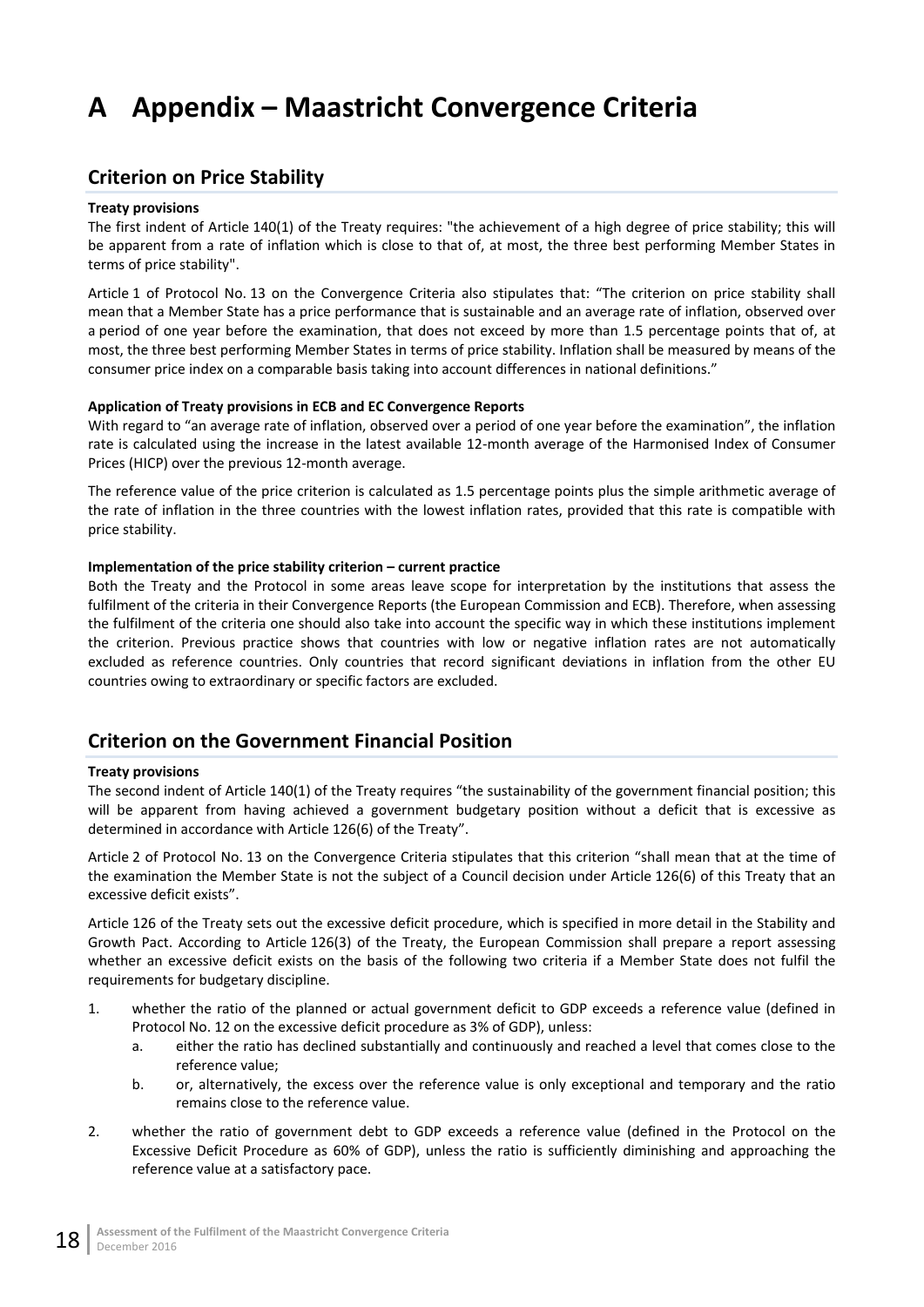However, several other steps need to be taken between the European Commission's report and the start of the excessive deficit procedure. The excessive deficit procedure is opened by the EU Council, acting on a proposal from the European Commission. The EU Council also closes the procedure, acting on a recommendation from the Commission.

## <span id="page-24-0"></span>**Criterion on the Convergence of Interest Rates**

## **Treaty provisions**

The fourth indent of Article 140(1) of the Treaty requires: "the durability of convergence achieved by the Member State…and of its participation in the exchange-rate mechanism being reflected in the long-term interest-rate levels".

Article 4 of Protocol No. 13 on the Convergence Criteria specifies that: "The criterion on the convergence of interest rates…shall mean that, observed over a period of one year before the examination, a Member State has had an average nominal long-term interest rate that does not exceed by more than two percentage points that of, at most, the three best performing Member States in terms of price stability. Interest rates shall be measured on the basis of long-term government bonds or comparable securities, taking into account differences in national definitions."

### **Implementation of the criterion on the convergence of interest rates**

As in the case of the price stability criterion, the Treaty and the Protocol provide scope for a looser interpretation of the specific value of the criterion. It is within the competence of the assessing institutions to decide whether the calculation of the interest rate criterion will include all three countries used for the calculation of the price stability criterion or whether certain countries will be excluded from the calculation of the interest rate criterion.

Interest rates measured on the basis of long-term government bonds or comparable securities are regarded as longterm interest rates. These interest rate statistics are based on monthly average interest rates on long-term government bonds in per cent per annum. Bonds with residual maturities ranging from 8 to 12 years are classified as benchmark bonds (this range is fully in line with the conditions on the Czech government bond market and is based on the Czech government bond issue frequency). A combination of bonds whose average residual maturity is as close to 10 years as possible is then generated from this set.

# <span id="page-24-1"></span>**Criterion on Participation in the Exchange Rate Mechanism**

### **Treaty provisions**

The third indent of Article 140(1) of the Treaty requires: "the observance of the normal fluctuation margins provided for by the exchange-rate mechanism of the European Monetary System, for at least two years, without devaluing against the euro".

Article 3 of Protocol No. 13 on the Convergence Criteria stipulates that: "The criterion on participation in the exchange-rate mechanism of the European Monetary System referred to in the third indent of Article 140(1) of the Treaty shall mean that a Member State has respected the normal fluctuation margins provided for by the exchangerate mechanism of the European Monetary System without severe tensions for at least the last two years before the examination. In particular, the Member State shall not have devalued its currency's bilateral central rate against the euro on its own initiative for the same period."

### **Application of Treaty provisions in ECB and EC Convergence Reports**

The Treaty refers to the criterion of participation in the European exchange-rate mechanism (ERM until December 1998 and ERM II since January 1999).

First, the ECB and the EC assess whether the country has participated in ERM II "for at least the last two years before the examination", as stated in the Treaty.

Second, as regards the definition of "normal fluctuation margins", the ECB recalls the formal opinion that was put forward by the European Monetary Institute (EMI) Council in October 1994 and its statements in the November 1995 report entitled "Progress towards Convergence".

The EMI Council's opinion of October 1994 stated that "the wider band has helped to achieve a sustainable degree of exchange rate stability in the ERM", that "the EMI Council considers it advisable to maintain the present arrangements", and that "member countries should continue to aim at avoiding significant exchange rate fluctuations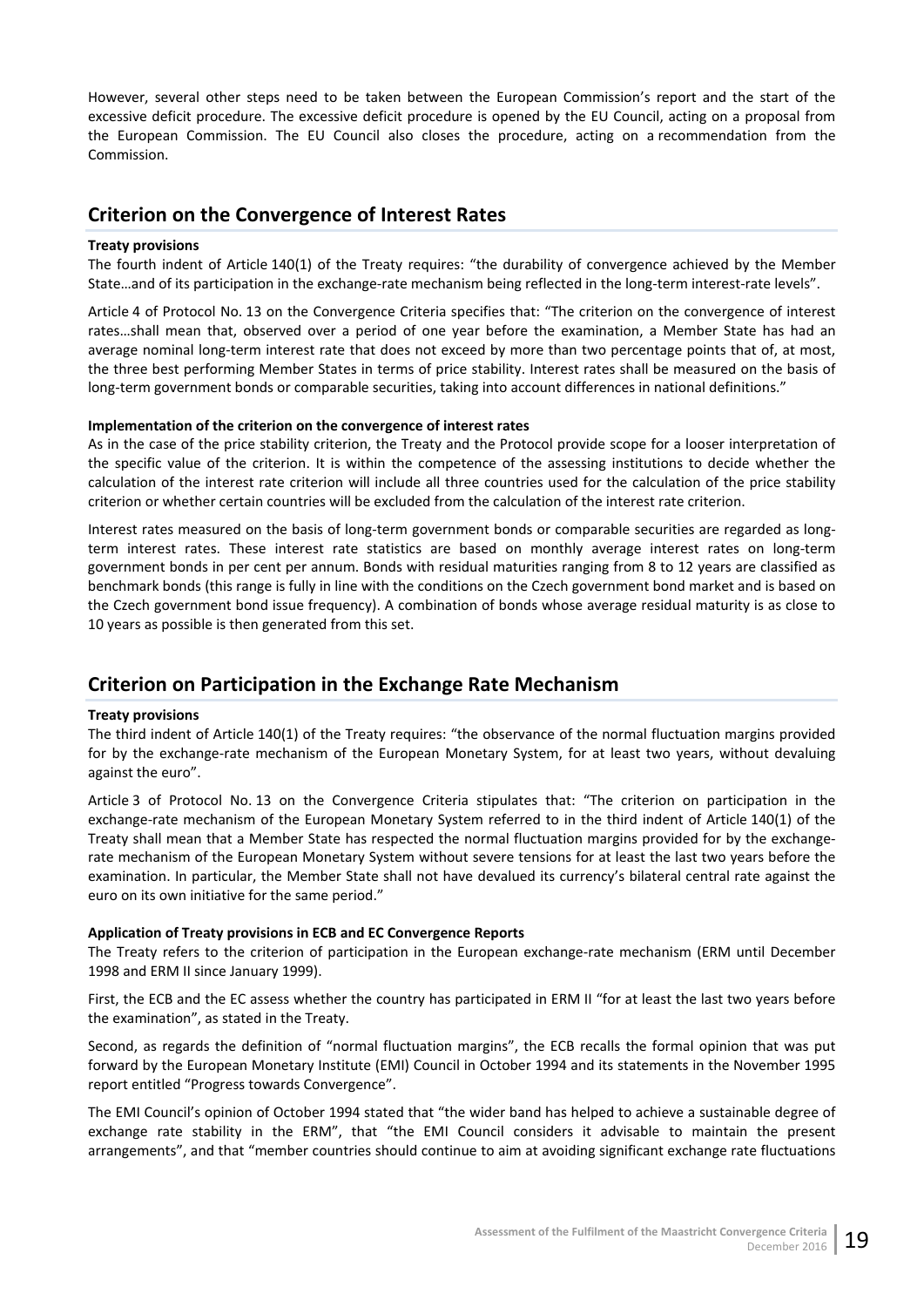by gearing their policies to the achievement of price stability and the reduction of fiscal deficits, thereby contributing to the fulfilment of the requirements set out in Article 140(1) of the Treaty and the relevant protocol".

In the "Progress towards Convergence" report it was stated that "when the Treaty was conceived, the 'normal fluctuation margins' were ±2.25% around bilateral central parities, whereas a ±6% band was a derogation from the rule. In August 1993 the decision was taken to widen the fluctuation margins to ±15%. The interpretation of the criterion, in particular of the concept of 'normal fluctuation margins', became less straightforward." It was then also proposed that account would need to be taken of "the particular evolution of exchange rates in the European Monetary System (EMS) since 1993 in forming an ex post judgement".

Against this background, in the assessment of exchange rate developments the emphasis is placed on exchange rates being close to the ERM II central rates.

Third, the issue of the presence of "severe tensions" or "strong pressures" on the exchange rate is addressed by examining the degree of deviation of exchange rates from the ERM II central rates against the euro. Other indicators, such as short-term interest rate differentials vis-à-vis the euro area and their evolution, are used as well. The role played by foreign exchange interventions is also considered.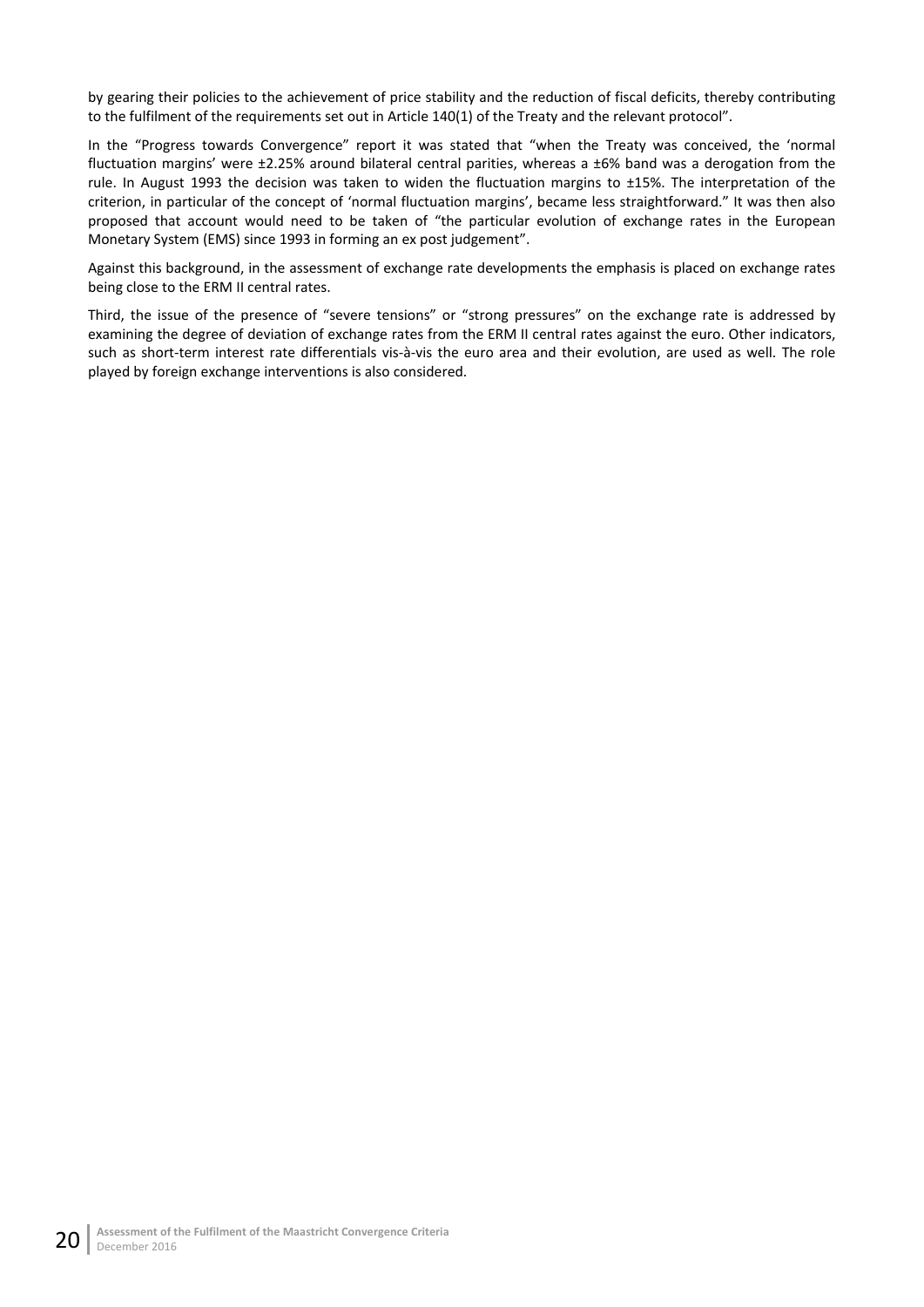# <span id="page-26-0"></span>**B Appendix – Estimated Financial Costs for the Czech Republic of Hypothetical Euro Area Entry**

The table below lists the estimated direct financial costs in the hypothetical case of the Czech Republic entering the euro area, and the financial costs closely linked with entry, based on the current legal settings and a number of simplifying assumptions about economic factors. An exchange rate of CZK 27.0 to the euro is used for all currency conversions.

The table does not capture other facts that would have an impact on the Czech Republic's budget or, more broadly, on the method of implementing budgetary and fiscal policy in the event of euro area entry. Budgetary impacts would stem from any financial penalties that might be imposed on euro area countries under EU surveillance of members' budgetary policies or surveillance of macroeconomic imbalances.

The implementation of budgetary and fiscal policy in the Czech Republic would be affected, among other things, by Regulation (EU) No. 473/2013 of the European Parliament and of the Council, which deepens EU surveillance of euro area members' budgetary policies. Euro area countries could also de facto make euro adoption in the Czech Republic conditional on the completion of ratification of the Treaty on Stability, Coordination and Governance in the Economic and Monetary Union. The aforementioned Regulation and Treaty require the introduction of national legal regulations or institutions that will support compliance with the EU rules on budgetary discipline (the Stability and Growth Pact). Moreover, the Treaty tightens these rules in some cases, and that could also affect the Czech Republic.

| Payment of the rest of the Czech Republic's share in the subscribed capital of the ECB                                                                                                                           | <b>Unit</b> | Cost         |
|------------------------------------------------------------------------------------------------------------------------------------------------------------------------------------------------------------------|-------------|--------------|
| - Following euro area entry, the CNB would have to pay up the outstanding amount of the subscribed                                                                                                               | <b>EUR</b>  |              |
| capital of the ECB (Article 48 of the Protocol on the Statute of the European System of Central Banks                                                                                                            | mil         | 167.5        |
| and of the European Central Bank).                                                                                                                                                                               | CZK bn      | 4.5          |
| - Only a minimal percentage (3.75%) of the subscribed capital of the ECB has been paid up to date, as<br>a contribution to the operational costs of the ECB (Decision ECB/2013/31).                              |             |              |
|                                                                                                                                                                                                                  |             |              |
| Obligations associated with the Czech Republic's participation in the European Stability Mechanism                                                                                                               | Unit        | Cost         |
| - The total obligation is CZK 437.4 billion, of which CZK 386.7 billion is a contingent liability payable in                                                                                                     | EUR bn      | $1.9*$       |
| the event of full use of the ESM's lending capacity.                                                                                                                                                             | CZK bn      | $50.7*$      |
| - The Czech Republic would then have to pay up capital totalling CZK 50.7 billion within four years.                                                                                                             |             |              |
| - The Czech Republic may theoretically adopt the euro without becoming a contracting party to the                                                                                                                |             |              |
| ESM, but euro area members can de facto make their consent to euro adoption in the Czech<br>Republic conditional on ESM entry.                                                                                   |             |              |
|                                                                                                                                                                                                                  |             |              |
| Obligations associated with membership of the Single Resolution Mechanism                                                                                                                                        | <b>Unit</b> | Cost         |
| - The Czech Republic is obliged to join the banking union no later than upon euro adoption.                                                                                                                      | EUR bn      | up to 0.98** |
| - The intergovernmental Agreement on the transfer and mutualisation of contributions to the Single                                                                                                               | CZK bn      | up to 20.9** |
| Resolution Fund requires that the contributions of banking institutions be transferred to the fund by                                                                                                            |             |              |
| the end of a transitional period.<br>- Euro area countries can make their consent to euro adoption in the Czech Republic conditional on                                                                          |             |              |
| the completion of ratification of this Agreement in the Czech Republic.                                                                                                                                          |             |              |
| - The provisions of the Agreement will start to apply to the Czech Republic upon euro area entry (or<br>banking union entry, should the Czech Republic join the banking union before adopting the<br>$euro).***$ |             |              |
|                                                                                                                                                                                                                  | <b>Unit</b> |              |
| Obligations associated with the Czech Republic's participation in the Single Supervisory Mechanism                                                                                                               | <b>EUR</b>  | Cost         |
| They reflect the total annual fees paid by Czech banks to the European Central Bank for the<br>conduct of supervision.                                                                                           | mil         | 2.2          |

*Note: \* Paid-up capital represents CZK 50 7 billion of the Czech Republic's share in the subscribed capital of the ESM; the rest is contingent liabilities. The Czech Republic's share in the subscribed capital of the ESM does not take into account a temporary correction of the ESM capital subscription key, to which economically weaker ESM members are entitled (in the current situation, the Czech Republic would also be entitled to it).*

*\*\* In line with section 3, this is the upper limit and the amount transferred would probably be lower than stated here, i.e. between CZK 8.7 billion and CZK 20.9 billion.*

*\*\*\* In the event of accession to the banking union after 2023, the contributions in the National Resolution Fund would have to be transferred to the SRF as of the date of entry.*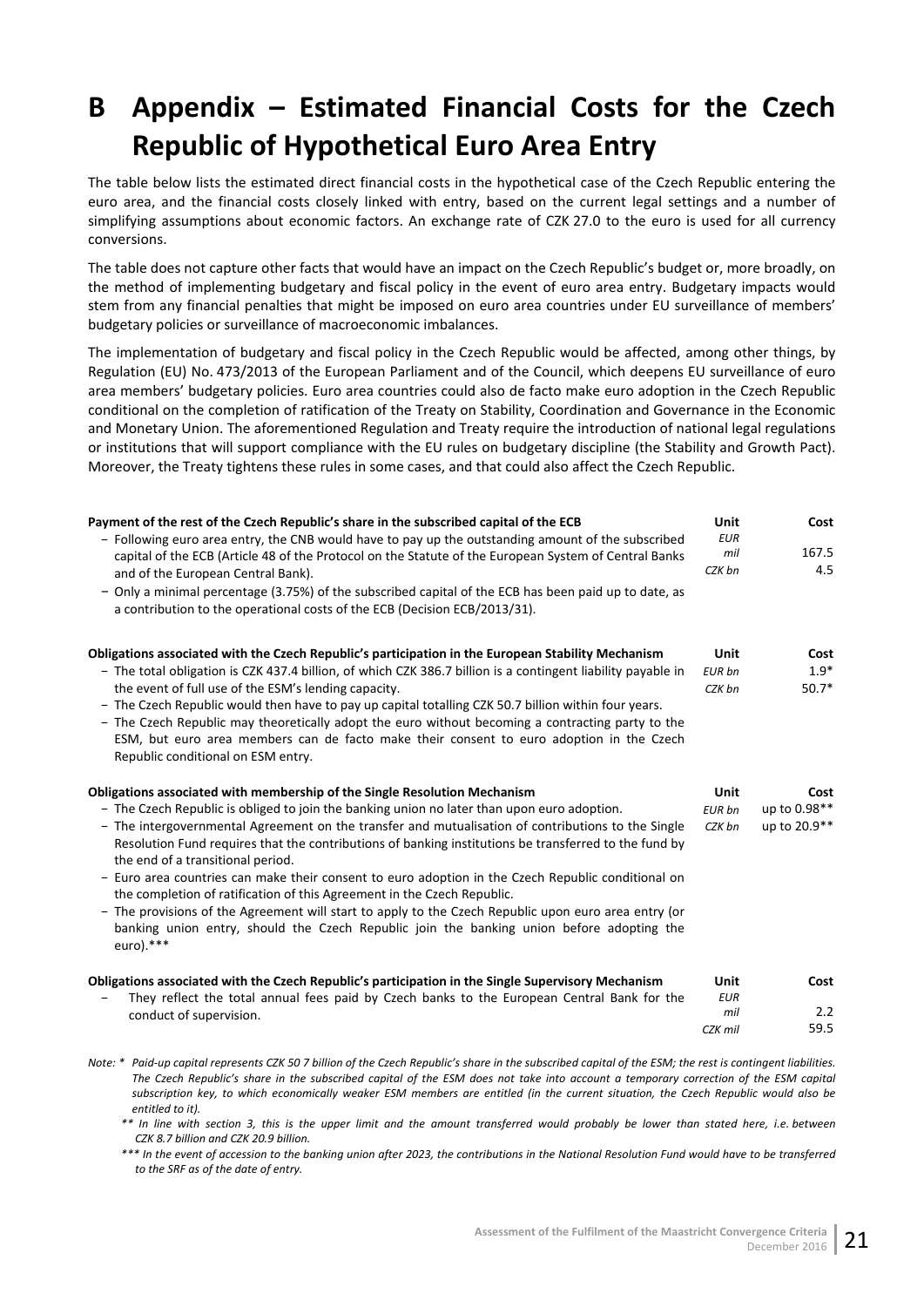# <span id="page-27-0"></span>**C Appendix – Glossary**

**Appreciation** means a strengthening of a currency's exchange rate against another currency (other currencies).

The **cyclically adjusted balance** of the general government sector is used to identify the fiscal policy stance, as it does not include revenues and expenditures generated by the position of the economy in the business cycle.

The **euro area** (EA) comprises the EU Member States that have adopted the euro under the Treaty. As of 1 January 1999, the euro area consisted of eleven countries – Austria, Belgium, Finland, France, Germany, Ireland, Italy, Luxembourg, the Netherlands, Portugal and Spain. Greece joined the euro area in 2001, followed by Slovenia in 2007, Cyprus and Malta in 2008, Slovakia in 2009, Estonia in 2011, Latvia in 2014 and Lithuania in 2015.

The **European Stability Mechanism** (ESM) is a financial assistance fund for EU Member States that use the euro as their currency. It was established in 2012 by an international treaty outside EU law, so it is an independent international financial institution. However, the ESM's operations are closely linked with EU law as well as EU and euro area institutions.

The **general government** sector is defined using internationally harmonised rules. In the Czech Republic, it consists of three main subsectors under ESA 2010 methodology: central government, local government and social security funds.

The **Harmonised Index of Consumer Prices** (HICP) is an index measuring the price level. It is constructed on the basis of regular monitoring of prices of selected goods and services, which have certain weights in the consumer basket. Its calculation in EU countries is governed by unified and legally binding procedures, which enables cross-country comparisons. It is therefore used to assess the criterion on price stability.

**Inflation** is growth in the general price level, i.e. internal depreciation of a currency. The price level is measured using price indices such as the Harmonised Index of Consumer Prices.

**Long-term interest rates** are measured on the basis of longterm government bonds or comparable securities. These interest rate statistics are based on monthly average interest rates on long-term government bonds in per cent per annum. Bonds with residual maturities ranging from 8 to 12 years are classified as benchmark bonds (this range is fully in line with the conditions on the Czech government bond market and is based on the Czech government bond issue frequency). A combination of bonds whose average residual maturity is as close to 10 years as possible is then generated from this set.

The **medium-term objective** (MTO) is expressed in terms of the structural balance and implies public finance sustainability in the country concerned. For the Czech Republic, it currently equates to a structural balance of -1% of GDP.

**One-off and other temporary operations** are measures on the revenue or expenditure side that have only a temporary effect on the general government balance and often stem from events beyond the government's direct control.

**Ratings** are a standard international tool for assessing the creditworthiness of countries in order to evaluate their credibility. A rating tells foreign firms how risky it is to do business in the country and quantifies how likely it is that the country will be able to meet its obligations. It therefore reflects the quality of a country as a borrower and its economic ability to meet its obligations and repay both interest and principal in time and in full.

The **Single Resolution Fund** (SRF) is a fund financed by contributions from banks, collected by the participating countries. Upon its establishment, it will comprise national compartments, which will gradually increase their mutualisation, thereby weakening the link between the national origin of the SRF contributions and the home country of a bank in resolution. Lending between national compartments will be allowed. To prevent a shortage of funds in the SRF during a transitional period (until the end of 2023), the states of the banking union have agreed on temporary public funding in the form of individual (not mutualised) credit lines to the SRF. A permanent mechanism of financial backstops should be fully operational by the end of the transitional period.

The **Single Resolution Mechanism** (SRM) is a mechanism comprising a centralised board, which will prepare proposals for bank resolution procedures, and a fund for bank resolution in the banking union. Its objective is to ensure proper bank resolution with a minimal impact on public budgets, as the bank's shareholders and creditors, as well a dedicated fund financed by banks themselves, will bear primary responsibility for covering any losses.

The **Single Supervisory Mechanism** (SSM) is a new system of banking supervision in the EU. It falls within the competence of the ECB and the national competent authorities of the participating countries.

The **Stability and Growth Pact** (SGP) is a binding framework for the coordination of national fiscal policies in the European Union. If an EU Member State has a general government deficit exceeding 3% of GDP, or does not reduce its debt exceeding 60% of GDP at a sufficient pace, an **excessive deficit procedure** is usually opened against it. This procedure is opened on the basis of a comprehensive assessment of the country's economic and budgetary situation. For example, if the excessive deficit (or debt) is only temporary, caused by adverse (cyclical) economic developments, an excessive deficit procedure may not be launched. The penalties imposed differ according to whether or not the country is a member of the euro area.

The **structural balance** is the difference between the cyclically adjusted balance and one-off and temporary operations (see above).